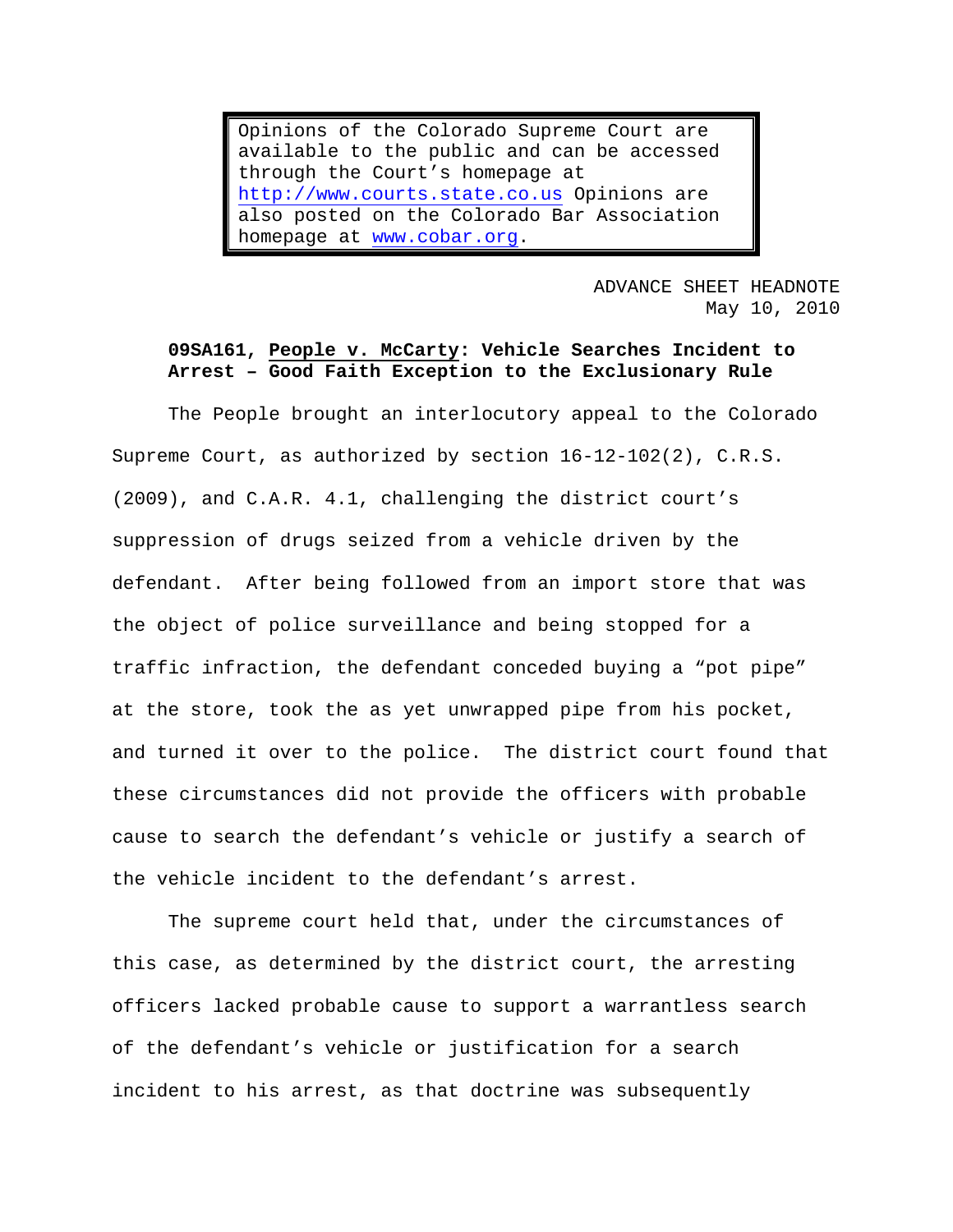clarified in  $\frac{\text{Arizon}}{\text{A}}$  v. Gant, \_\_\_ U.S. \_\_\_, 129 S. Ct. 1710 (2009). The supreme court also held that the officers' search in this case did not fall within any recognized good-faith exception to the Fourth Amendment exclusionary rule. The supreme court therefore affirmed the district court's order suppressing the drugs seized from the defendant's vehicle and remanded for further proceedings consistent with its opinion.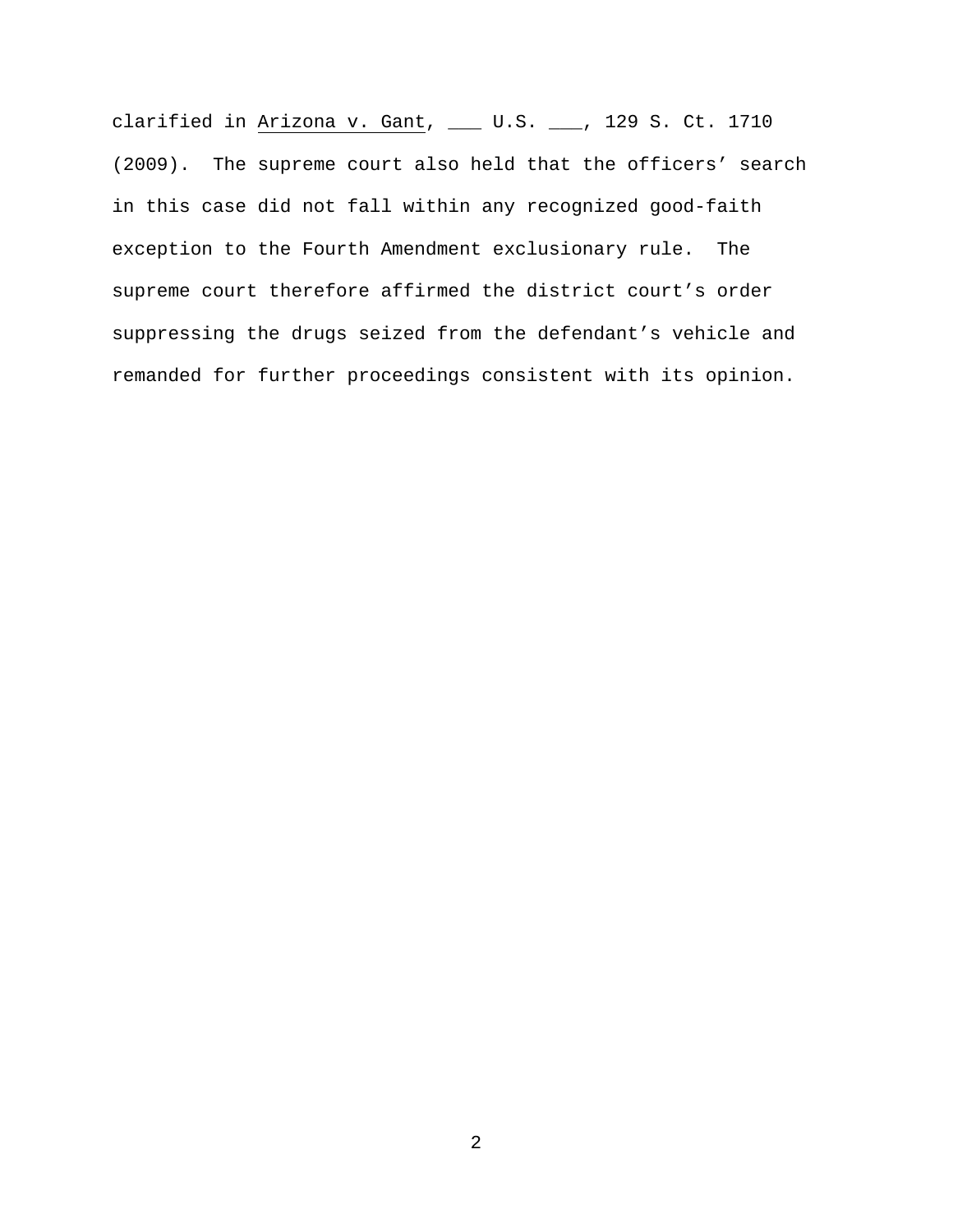| SUPREME COURT, STATE OF COLORADO<br>101 West Colfax Avenue, Suite 800Denver, Colorado<br>80202                                  |  | Case No. 09SA161 |
|---------------------------------------------------------------------------------------------------------------------------------|--|------------------|
| Interlocutory Appeal from the District Court<br>Mesa County District Court Case No. 08CR1817<br>Honorable Richard Gurley, Judge |  |                  |
| Plaintiff-Appellant:                                                                                                            |  |                  |
| The People of the State of Colorado,                                                                                            |  |                  |
| v.                                                                                                                              |  |                  |
| Defendant-Appellee:                                                                                                             |  |                  |
| John Jacob McCarty.                                                                                                             |  |                  |
| ORDER AFFIRMED<br>EN BANC<br>May 10, 2010                                                                                       |  |                  |

Pete Hautzinger, District Attorney, Twenty-First Judicial District Christopher Nerbonne, Deputy District Attorney Grand Junction, Colorado

Attorneys for Plaintiff-Appellant

Peters & Nolan, LLC Andrew J. Nolan Grand Junction, Colorado

Attorneys for Defendant-Appellee

JUSTICE COATS delivered the Opinion of the Court. JUSTICE EID dissents.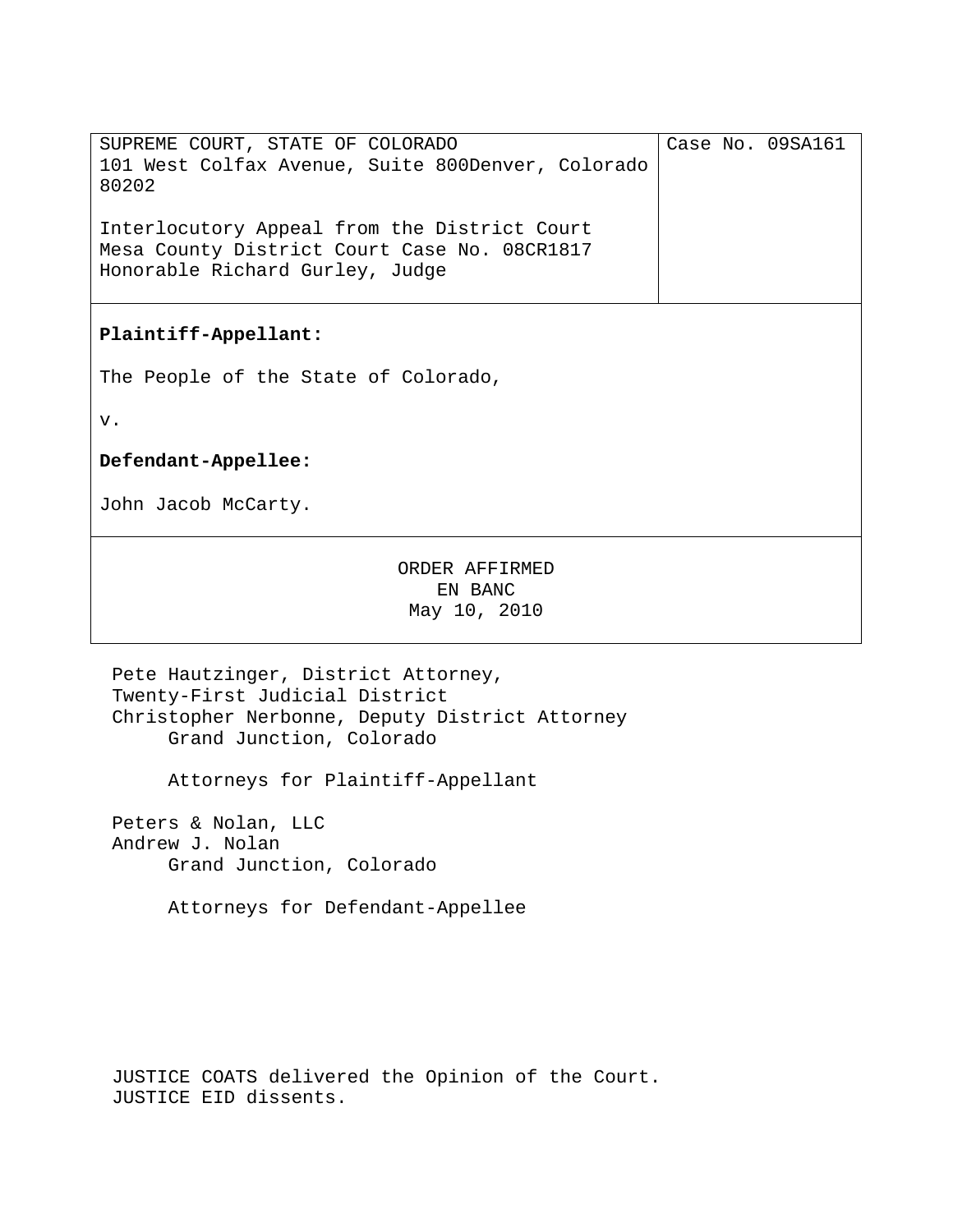The People brought an interlocutory appeal, as authorized by section 16-12-102(2), C.R.S. (2009), and C.A.R. 4.1, challenging the district court's suppression of drugs seized from a vehicle driven by the defendant. After being followed from an import store that was the object of police surveillance and being stopped for a traffic infraction, the defendant conceded buying a "pot pipe" at the store, took the as yet unwrapped pipe from his pocket, and turned it over to the police. The district court found that these circumstances did not provide the officers with probable cause to search the defendant's vehicle or justify a search of the vehicle incident to the defendant's arrest.

 Under the circumstances of this case, as determined by the district court, the arresting officers lacked probable cause to support a warrantless search of the defendant's vehicle or justification for a search incident to his arrest, as that doctrine was subsequently clarified in Arizona v. Gant, \_\_\_ U.S. \_\_\_, 129 S. Ct. 1710 (2009). In addition, the officers' search in this case did not fall within any recognized good-faith exception to the Fourth Amendment exclusionary rule. The district court's order suppressing the drugs seized from the defendant's vehicle is therefore affirmed, and the case is remanded for further proceedings consistent with this opinion.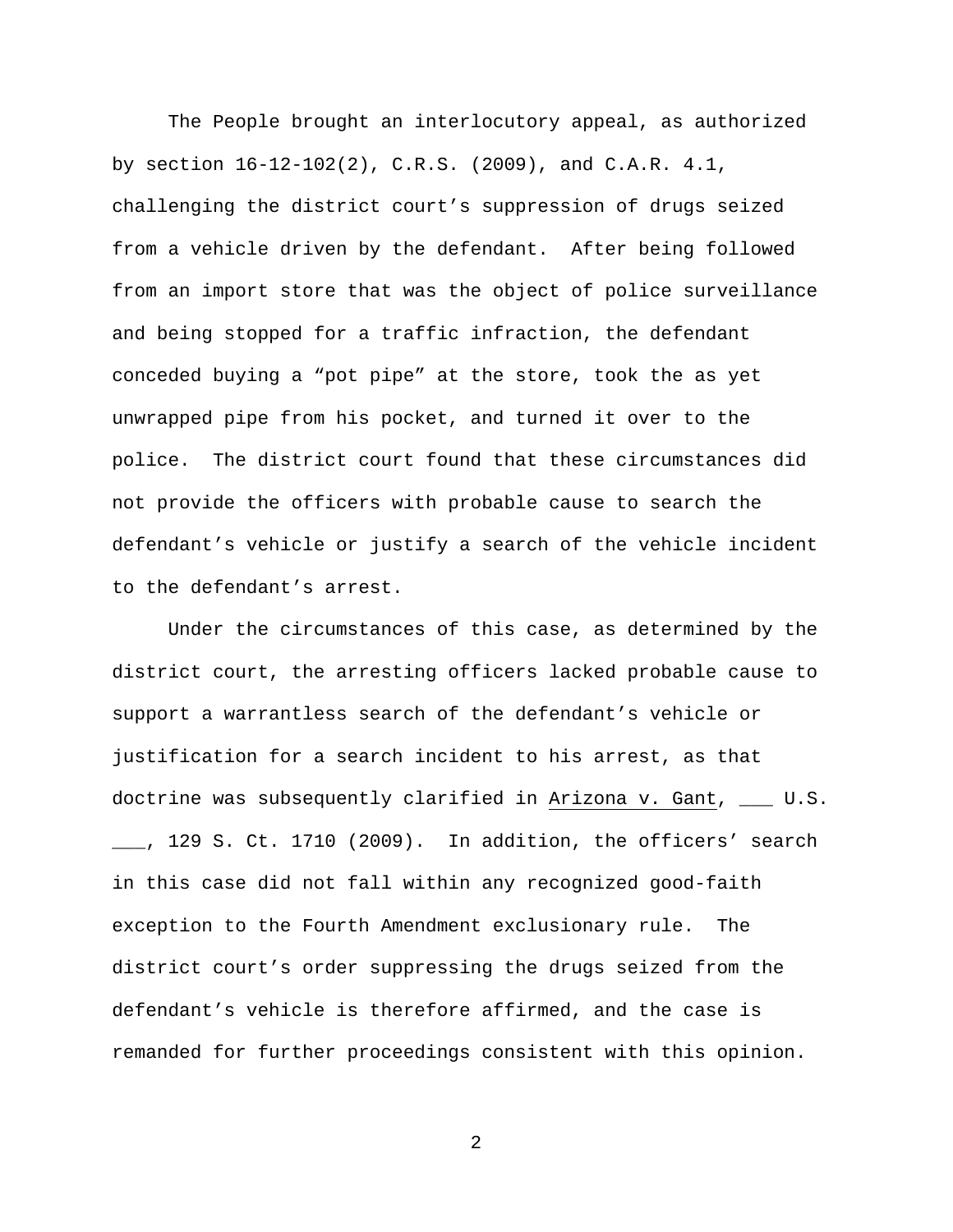**I.**

 Following a traffic stop of John McCarty on December 19, 2008, and the subsequent recovery of a glass pipe from his person and drugs from the vehicle he was driving, he was charged with possession of drug paraphernalia and more than one gram of methamphetamine. He moved for suppression of the pipe and drugs, arguing that both were the products of an illegal stop and detention of his person and that the drugs were the product of an illegal search of his vehicle. After hearing the motion, the district court ordered suppression of the drugs but denied suppression of the pipe. Pertinent to the portions of the suppression order interlocutorily appealed here by the People, the court made the following findings and conclusions.

 Officers conducting surveillance of an import store they suspected of illegal activities observed the defendant leaving the store, followed his vehicle, and stopped it a short while later for momentarily crossing a solid white center line. When he was unable to provide proof of insurance, the defendant was escorted from the vehicle and asked for permission to search it. Upon declining to give his permission, the defendant was questioned about his recent movements and confronted with police observations that conflicted with his account. In response to a direct question whether he had purchased a pipe at the import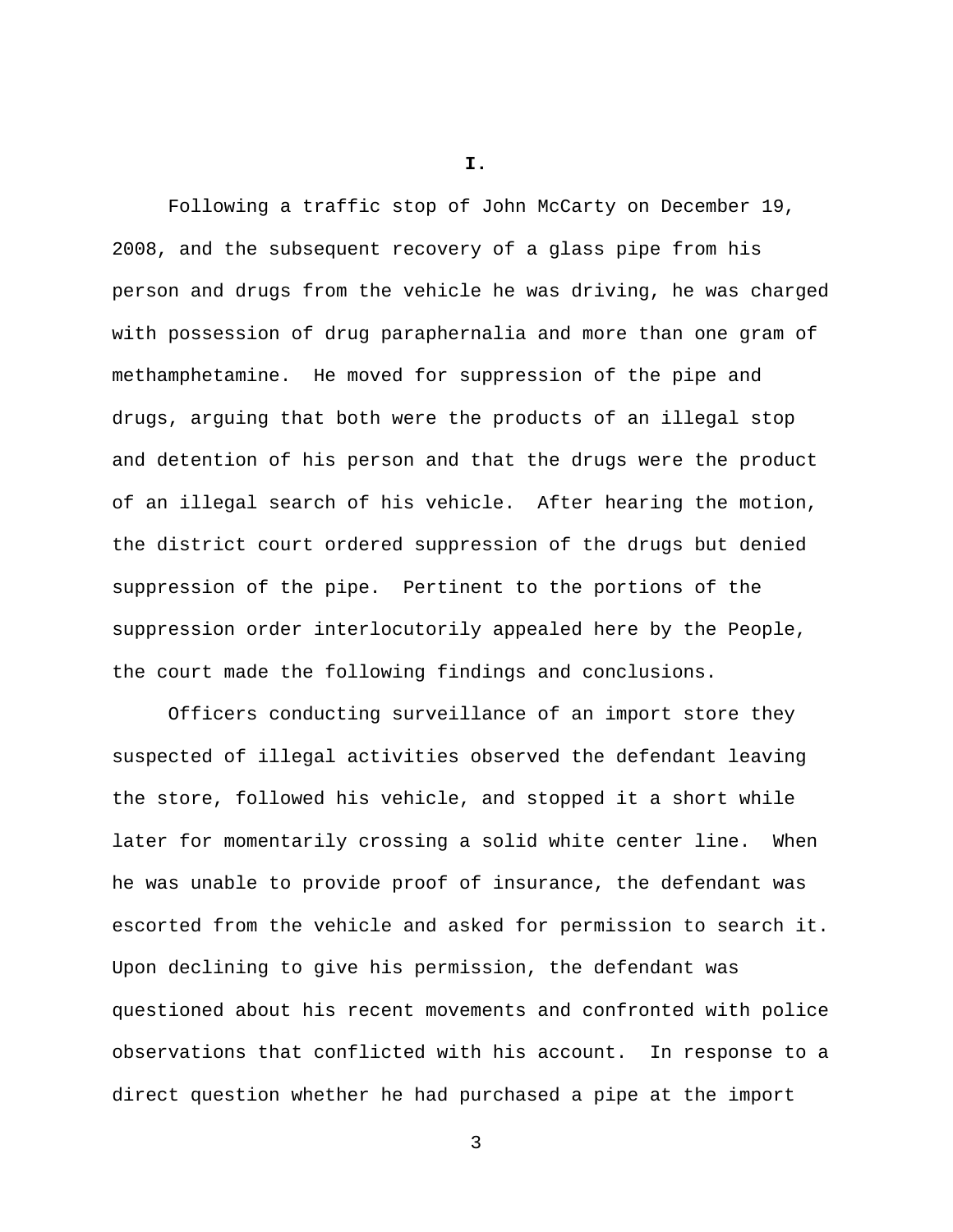store, the defendant conceded that he had and produced from his pocket a glass pipe, which he described as a "pot pipe," unused and still in its packaging. While one of the officers remained with the defendant, the other searched his vehicle and discovered a mint tin in the center console containing suspected methamphetamine.

 The district court found adequate grounds to support the stop and detention of the defendant, and although he had failed to provide proof of insurance, it found that he was not under arrest at the time he turned the pipe over to the officers. It also held, however, that discovering a new, unused glass pipe under these circumstances did not provide probable cause to believe evidence of a crime would be found in the defendant's vehicle, and it therefore rejected the People's argument that the warrantless search of the defendant's vehicle fell within the so-called automobile exception to the Fourth Amendment warrant requirement.

 For two separate reasons, the court also rejected the assertion that the search was a validly executed search incident to the defendant's arrest. First it found that possession of drug paraphernalia, a class 2 petty offense in this jurisdiction, is not an offense for which a custodial arrest is authorized. Relying on Knowles v. Iowa, 525 U.S. 113 (1998), which permits a full search incident to arrest only upon a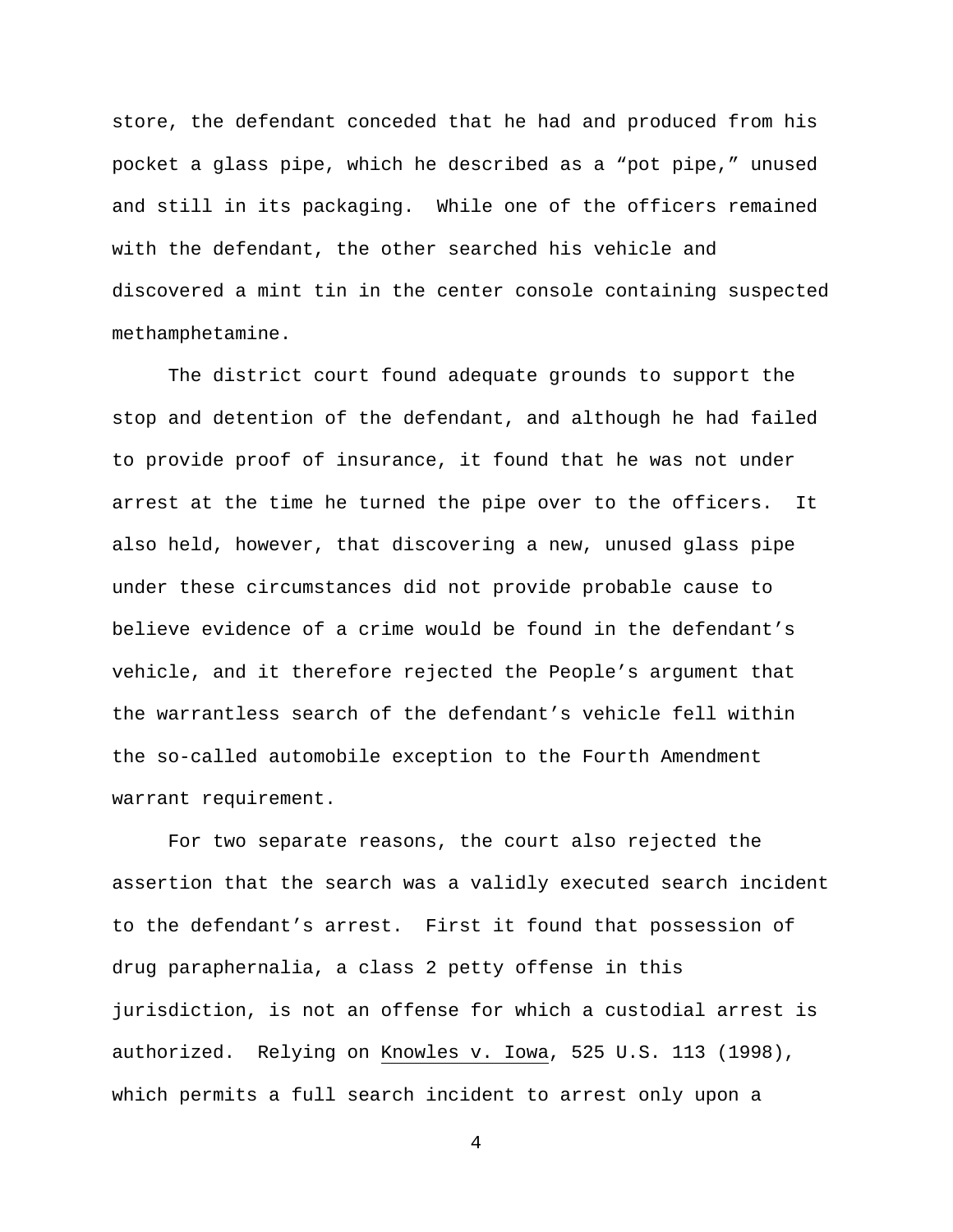custodial arrest, it therefore held that the search of the defendant's vehicle could not possibly have been a constitutionally-valid search incident to arrest for possessing drug parphernelia. In addition, apparently because it found that the officers also had probable cause to arrest the defendant for failing to provide proof of insurance, the court noted the Supreme Court's clarification of the search incident to arrest exception in Arizona v. Gant, \_\_\_ U.S. \_\_\_, 129 S. Ct. 1710 (2009), released subsequent to the search in this case. The district court held that under Gant, and contrary to the precedent of this court existing at the time of the search, officers may search a vehicle incident to a recent occupant's arrest under the Chimel<sup>[1](#page-6-0)</sup> rationale only if the occupant could still access the vehicle at the time of the search, which the defendant could not. Although this second ground derived from a post-search legal development, the district court did not address the People's assertion that the exclusion of evidence was not the proper remedy for an unconstitutional search conducted in good-faith reliance on the then-existing precedent of this court.

 The People immediately filed an interlocutory appeal, as authorized by section  $16-12-102(2)$ , C.R.S. (2009), and C.A.R.

i

<span id="page-6-0"></span> $^1$  Chimel v. California, 395 U.S. 752 (1969) (authorizing searches of the area within the immediate control of an arrestee for officer safety and evidence preservation).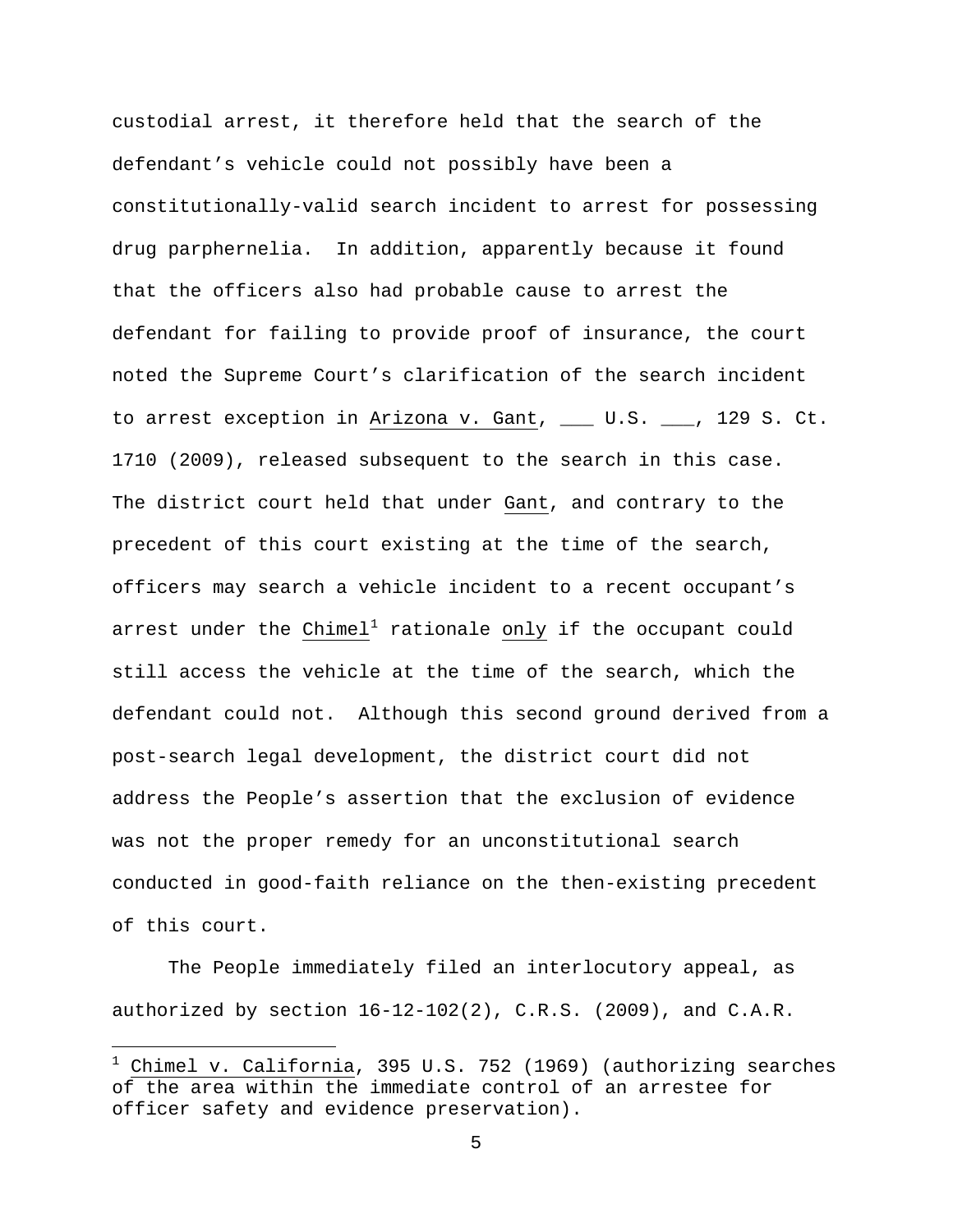4.1, renewing their claim that the search was constitutionally permitted according to the automobile exception; as a search incident to arrest, even as that doctrine was clarified in Gant; and because the officers acted in good faith, in conformity with the then-existing case law of this jurisdiction.

#### **II.**

 In Belton v. New York, 453 U.S. 454, 460 (1981), the United States Supreme Court applied its search-incident-to-arrest jurisprudence to the motor vehicle context, articulating what many jurisdictions, including this one, understood to be a bright-line rule permitting a search of the passenger compartment of a vehicle incident to the arrest of a recent occupant, without regard to his actual ability to access the vehicle at the time of the search. See, e.g., People v. Savedra, 907 P.2d 596, 598 (Colo. 1995). Following the search in this case but before the district court's suppression ruling, the Supreme Court clarified its holding in Belton, as well as its subsequent application of that ruling in Thornton v. United States, 541 U.S. 615 (2004), and explained that the search of a vehicle incident to the arrest of a recent occupant can be justified only if the arrestee was unrestrained and within reaching distance of the passenger compartment at the time of the search or if it was reasonable for the arresting officers to believe that evidence relevant to the crime of arrest might be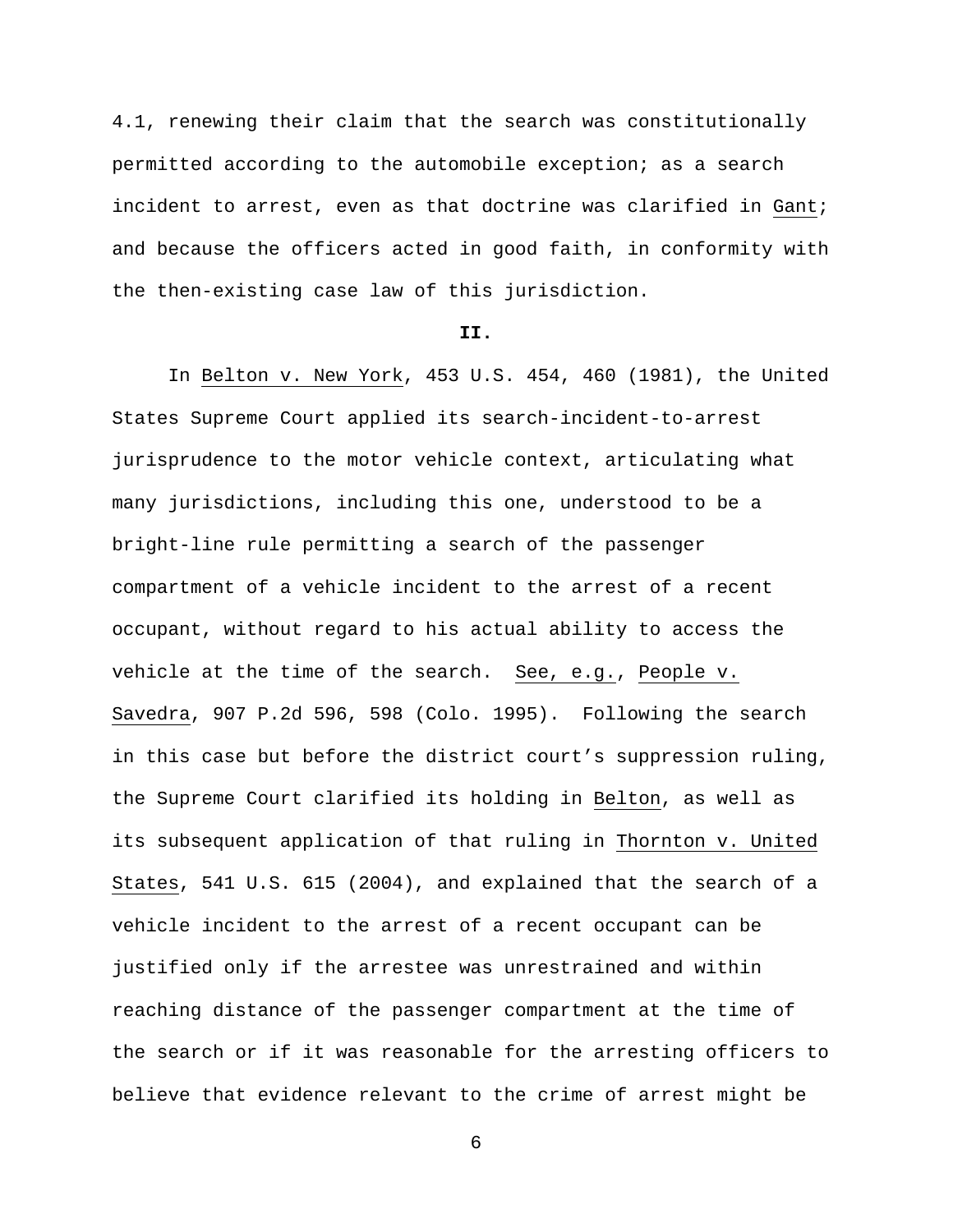found in the vehicle. Gant, \_\_\_ U.S. at \_\_\_, 129 S. Ct. at 1719. While this articulation of the standard admittedly added a new "evidence gathering" rationale, not derived from Chimel, the Gant majority firmly rejected any broad understanding of Belton as applying the Chimel rationale to searches beyond the arrestee's reaching distance. Gant, \_\_\_ U.S. at \_\_\_, 129 S. Ct. at 1718-19.

 Because the officers had probable cause to arrest the defendant for failing to provide proof of insurance and because, as even the defendant concedes, the district court erred in finding that possession of drug paraphernalia was not an offense for which one could be subjected to a custodial arrest,  $2$  this search would have been justified as a search incident to arrest by this court's prior broad reading of Belton. If, as the People contend, the exclusionary rule of evidence cannot be applied to a search conducted in good-faith compliance with the then-existing precedent of this court, the district court's suppression order cannot stand, even if the search in this case failed to comport with the dictates of Gant.

i<br>Li

<span id="page-8-0"></span><sup>2</sup> See People v. Triantos, 55 P.3d 131, 133 (Colo. 2002); cf. People v. Bland, 884 P.2d 312, 320 (Colo. 1994) (state statute authorizing nothing more than issuance of penalty assessment ticket for possession of a single marijuana cigarette correspondingly permitted only the level of search allowed incident to a non-custodial arrest).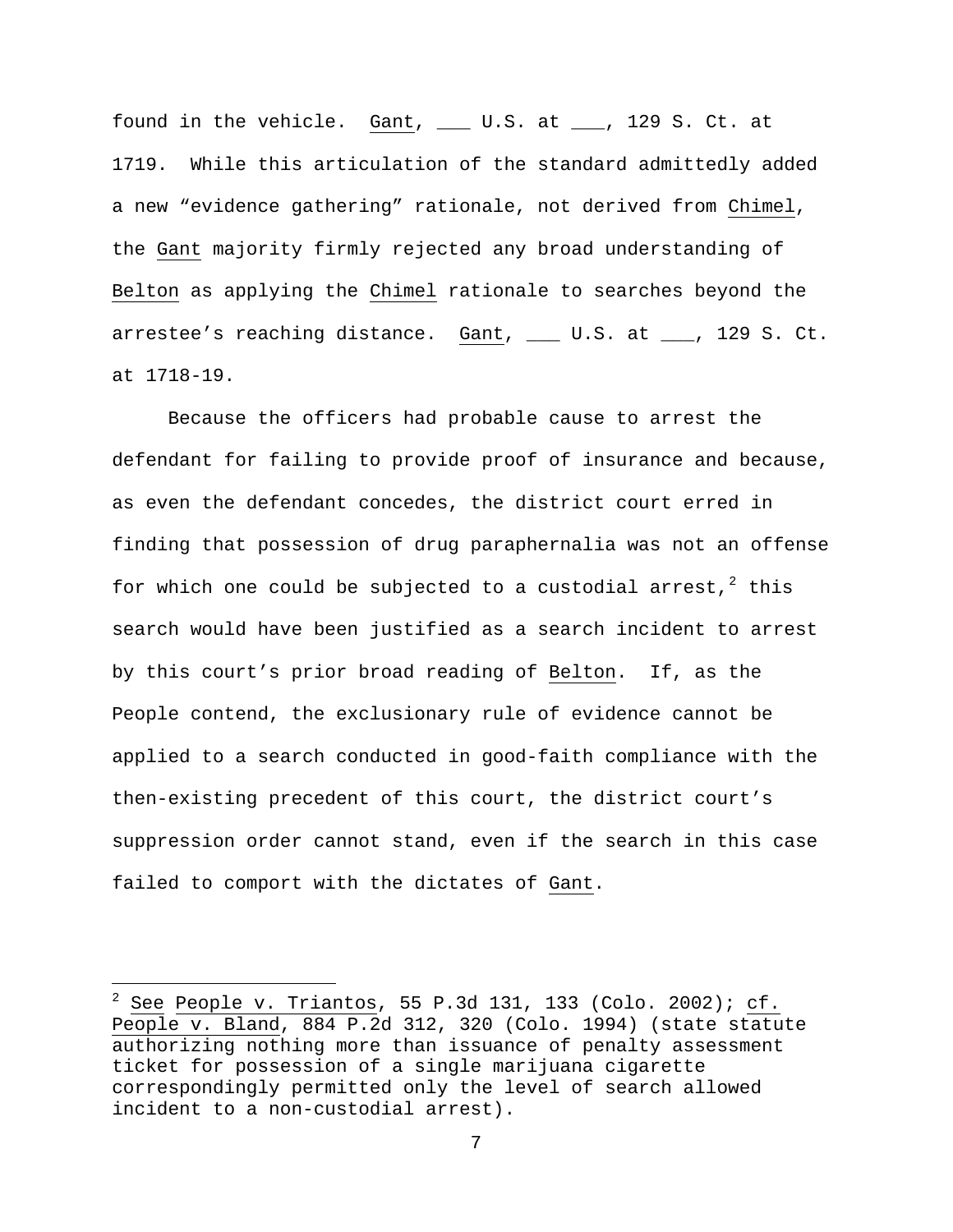**A.**

Although the Fourth Amendment exclusionary rule is held to apply to the states through the Fourteenth Amendment, it is neither a specific provision, nor even a necessary corollary, of the Fourth Amendment itself. United States v. Leon, 468 U.S. 897, 905-06 (1984). It is not a personal right of any aggrieved party but rather operates as a judicially created remedy designed to safeguard Fourth Amendment rights generally through its deterrent effect. Id. at 906. As such, the question whether an exclusionary sanction should be imposed in any particular class of cases is largely a matter of policy, to be resolved by the Supreme Court by weighing the costs and benefits of its application to that class of cases. Id. at 906-07.

Implementing this balancing approach, the Supreme Court has limited the types of proceedings, or stages of those proceedings, at which the exclusionary rule may be applied; the parties in whose favor it may be applied; and even the purposes for which it may be applied. With regard to the kinds of executive branch conduct for which imposition of the exclusionary sanction is considered more costly than beneficial, the Court has created an exception for objective good-faith reliance on judicially-issued warrants, see Leon, 468 U.S. at 922; Massachusetts v. Sheppard, 468 U.S. 981, 987-88 (1984); see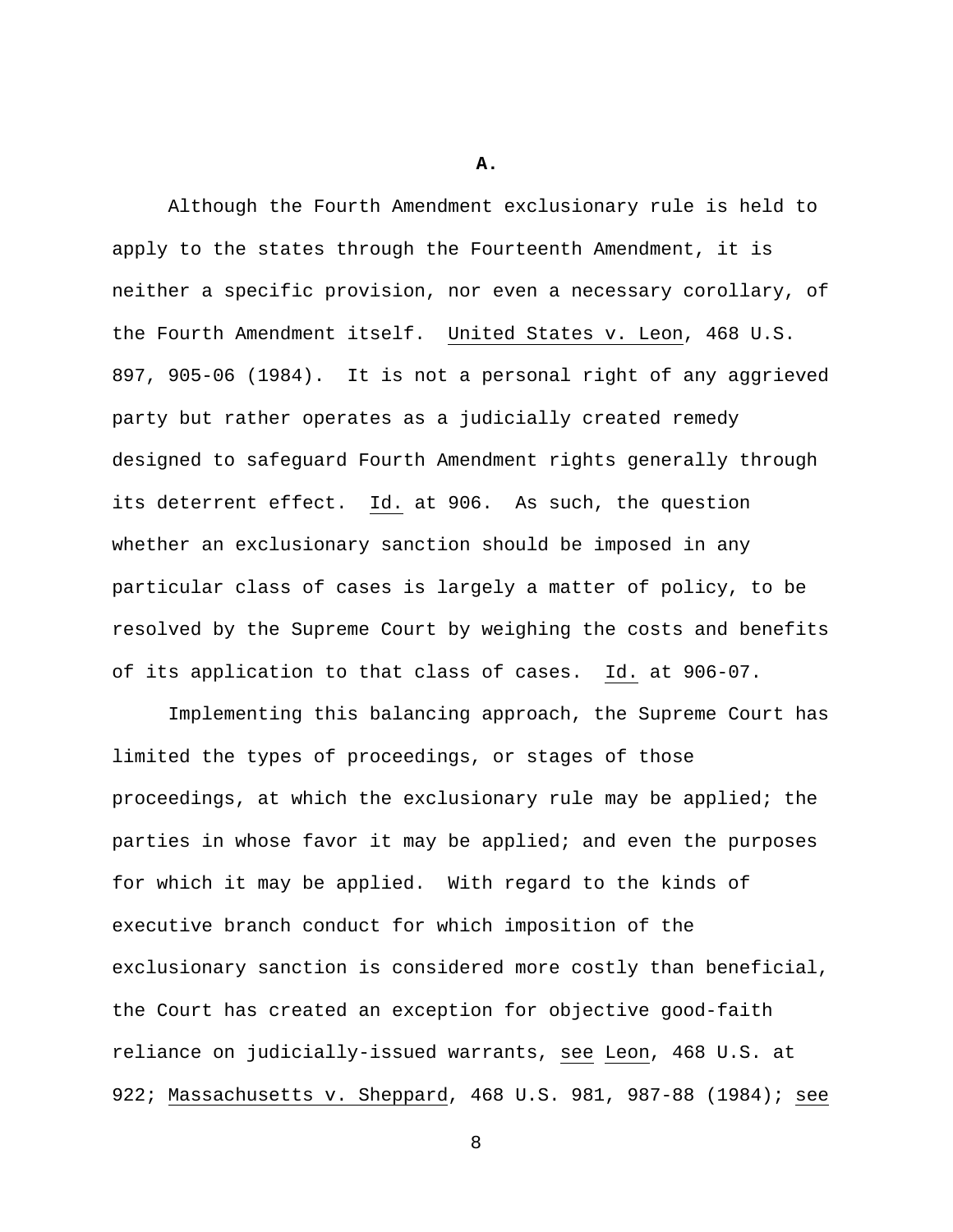also Arizona v. Evans, 514 U.S. 1, 16 (1995) (recognizing "a categorical exception to the exclusionary rule for clerical errors of court employees"); for certain kinds of Fourth Amendment violations in executing those warrants, see Hudson v. Michigan, 547 U.S. 586, 594 (2006) (violation of knock and announce rule); and even for sufficiently attenuated reliance on withdrawn judicial warrants that remained in the system due to executive branch negligence, see Herring v. United States, \_\_\_ U.S. \_\_\_, \_\_\_, 129 S. Ct. 695, 698 (2009). It has similarly recognized an exception for objective good-faith reliance on legislation, subsequently held to be unconstitutional, designating particular conduct criminal, see Michigan v. DeFillippo, 443 U.S. 31, 38 (1979), or excusing the warrant requirement for non-criminal, administrative investigations, see Illinois v. Krull, 480 U.S. 340, 349-50 (1987). It has thus far not, however, recognized a good-faith exception to the exclusionary rule for reliance on prior holdings of its own from which it has subsequently departed, much less for reliance on the erroneous interpretations of its prior holdings by lower courts.

Quite the contrary, the Supreme Court has found policy considerations other than simply the costs and benefits of deterrence to be dispositive of whether criminal defendants should be entitled to the benefit of its new constitutional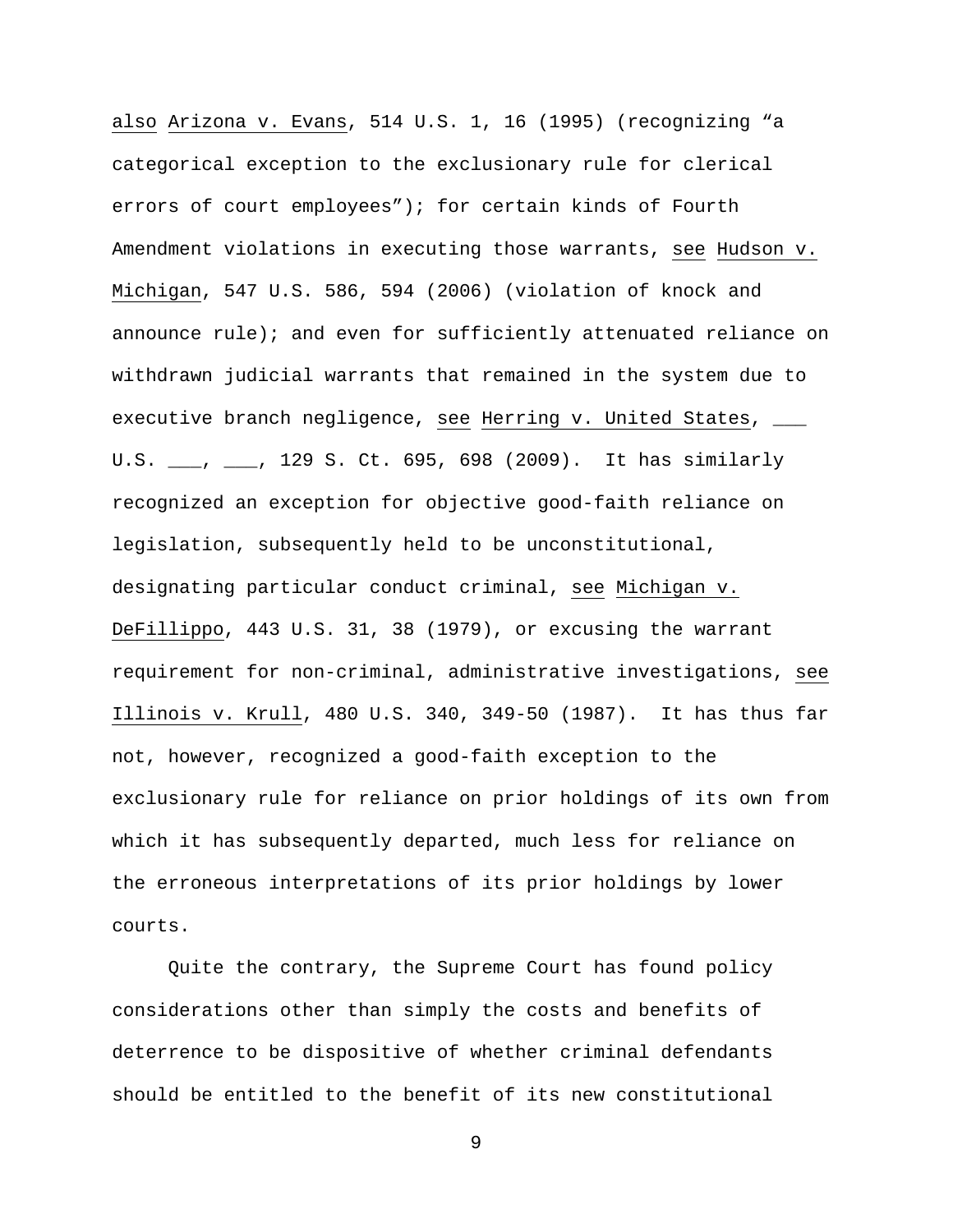rulings. Although consideration of the purpose to be served by a new constitutional rule, among other individualized factors, see 1 Wayne R. LaFave, et al., Criminal Procedure § 2.11(c) (3d ed. 2007) at 869-75 (discussing the "Linkletter-Stovall" criteria<sup>[3](#page-11-0)</sup>), had at one time resulted in applying new extensions of the exclusionary rule only to searches conducted after their announcement, $4$  see United States v. Peltier, 422 U.S. 531, 535-42 (1975); Williams v. United States, 401 U.S. 646, 649-59 (1971) (plurality opinion), the Court ultimately rejected this approach to retroactivity. See United States v. Johnson, 457 U.S. 537 (1982); see also Shea v. Louisiana, 470 U.S. 51 (1985). At least where a ruling extending the reach of the exclusionary rule did not represent a clear break with past precedent, the Court in Johnson held that it would retroactively apply to all cases that had not yet become final, emphasizing the importance of having a clear, consistent rule that deals fairly with all similarly situated defendants. Johnson, 457 U.S. at 554-56. Subsequently, although not in the context of a Fourth Amendment

i

<span id="page-11-0"></span> $3$  Stovall v. Denno, 388 U.S. 293 (1967); Linkletter v. Walker, 381 U.S. 618 (1965).

<span id="page-11-1"></span> $^4$  Even at that time, the Supreme Court concluded that a defendant who argued for a change in the exclusionary rule must be given the benefit of a successful challenge. See Stovall, 388 U.S. at 301 ("That they must be given that benefit is, however, an unavoidable consequence of [s]ound policies of decision-making, rooted in the command of Article III of the Constitution that we resolve issues solely in concrete cases or controversies, and in the possible effect upon the incentive of counsel to advance contentions requiring a change in the law.").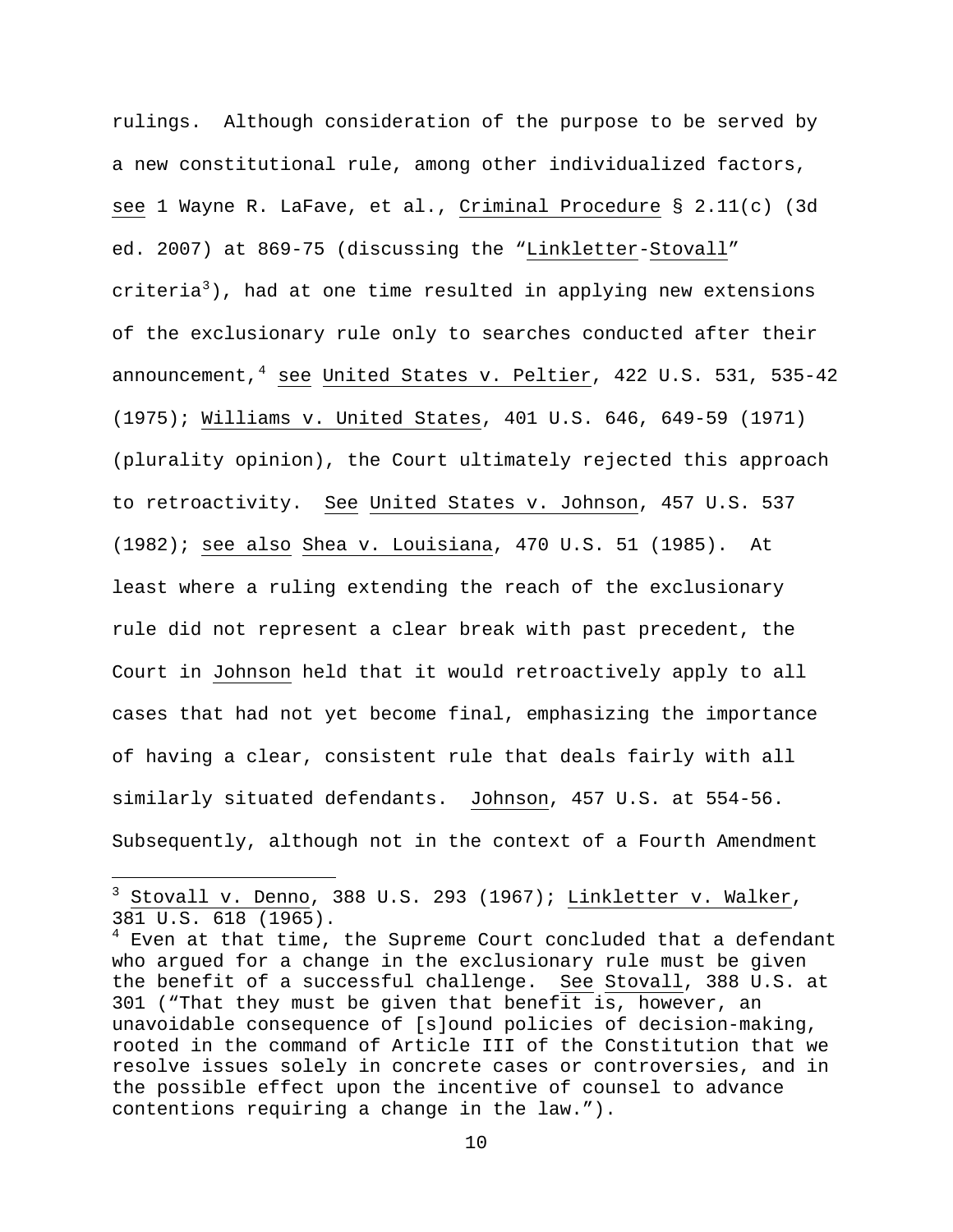violation, the Court also applied this retroactivity approach to rulings representing a clear break from past precedent, reasoning that the policy considerations remain the same and characterizing as "inappropriate" the differential treatment of retroactive application to convictions on direct review "based solely upon the particular characteristics of the new rules." Griffith v. Kentucky, 479 U.S. 314, 326, 328 (1987) ("We therefore hold that a new rule for the conduct of criminal prosecutions is to be applied retroactively to all cases, state or federal, pending on direct review or not yet final, with no exception for cases in which the new rule constitutes a 'clear break' with the past."); see also Teague v. Lane, 489 U.S. 288 (1989) ("Unless they fall within an exception to the general rule, new constitutional rules of criminal procedure will not be applicable to those cases which have become final before the new rules are announced.").

Although it may not have expressly considered and rejected the good-faith exception proposed by the People, the Supreme Court has nevertheless effectively rejected any doctrine of nonretroactivity premised on the exclusionary rule's lack of deterrent effect. A good-faith exception for reliance upon subsequently overruled Supreme Court decisions would therefore appear to be in "untenable tension" with its retroactivity precedent. See United States v. Gonzalez, 578 F.3d 1130, 1132-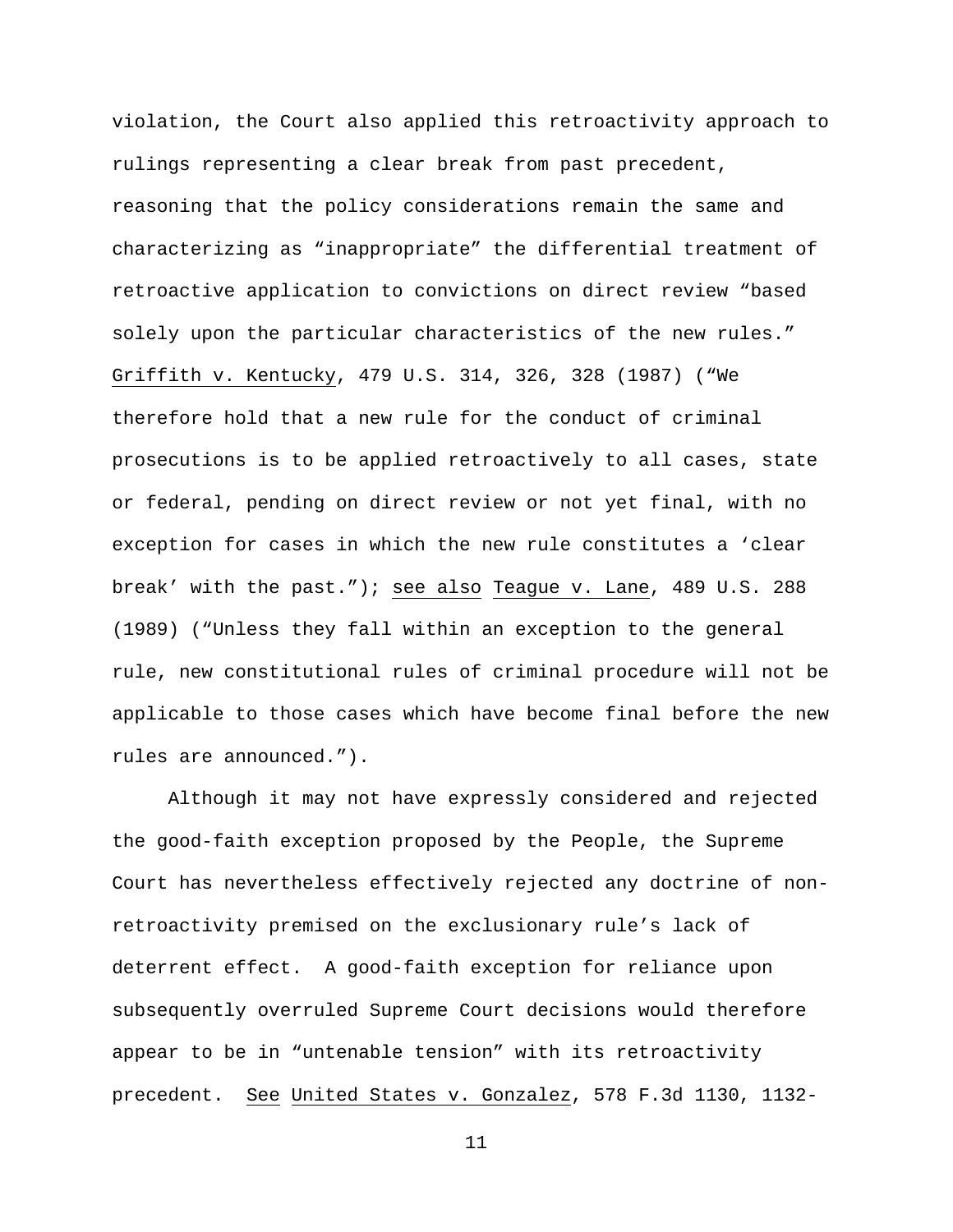33 (9th Cir. 2009). And if a lack of deterrent value in applying the exclusionary rule to searches conducted in goodfaith reliance on controlling Supreme Court precedent would not excuse its application, it is difficult to conceive that the same lack of deterrent value in enforcing the rule against officers acting in good-faith reliance upon a lower court misinterpretation of Supreme Court precedent could justify that result. Id. But see United States v. Davis, 598 F.3d 1259, 1263-68 (11th Cir. 2010) (concluding otherwise); United States v. McCane, 573 F.3d 1037, 1041-45 (10th Cir. 2009) (same); People v. Key, No. 07CA1257, 2010 WL 961646, at \*2 (Colo. App. Mar. 18, 2010) (same).

In any event, the United States Supreme Court has made it abundantly clear that neither the reach of the exclusionary rule nor its retroactivity jurisprudence is simply a matter of constitutional construction; rather, both largely involve policy choices peculiarly within the discretion of the Court and subject to continual reassessment. See Hudson, 547 U.S. at 597 ("We cannot assume that exclusion in this context is necessary deterrence simply because we found that it was necessary deterrence in different contexts and long ago. That would be forcing the public today to pay for the sins and inadequacies of a legal regime that existed almost half a century ago."). A good-faith exception to the exclusionary rule, when "tailored to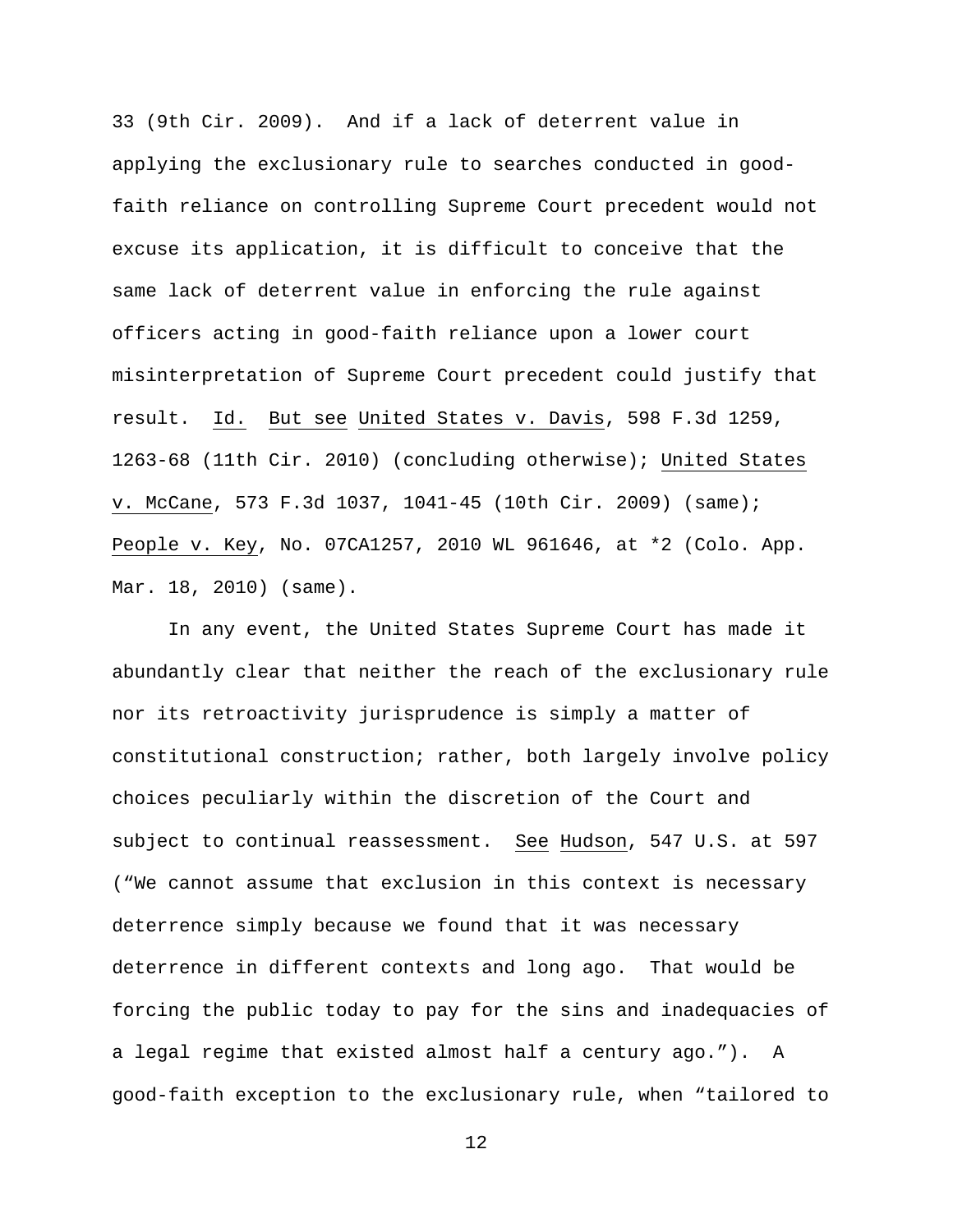situations in which the police have reasonably relied on a warrant issued by a detached and neutral magistrate but later found to be defective," has been expressly found compatible with the retroactivity policy articulated in Johnson. See Leon, 468 U.S. at 912. In Gant, however, the majority did not suggest that the good-faith exception would apply to reliance on pre-Gant case law, and the dissenters clearly concluded that it would not. See Gant, \_\_\_ U.S. at \_\_\_, 129 S. Ct. at 1726 (Alito, J., dissenting) ("The Court's decision will cause the suppression of evidence gathered in many searches carried out in good-faith reliance on well-settled case law.").

Under these circumstances, we are reluctant to expand the good-faith exception to the Supreme Court's exclusionary rule beyond the limits set by that Court itself.

#### **B.**

 With respect to the search-incident-to-arrest exception as now articulated in Gant, there is no suggestion that the defendant in this case was capable of accessing his vehicle at the time of the search. The search therefore could be justified as a search incident to his arrest only if the officers had a reasonable basis to believe that evidence of the crime of arrest, or some crime for which they had probable cause to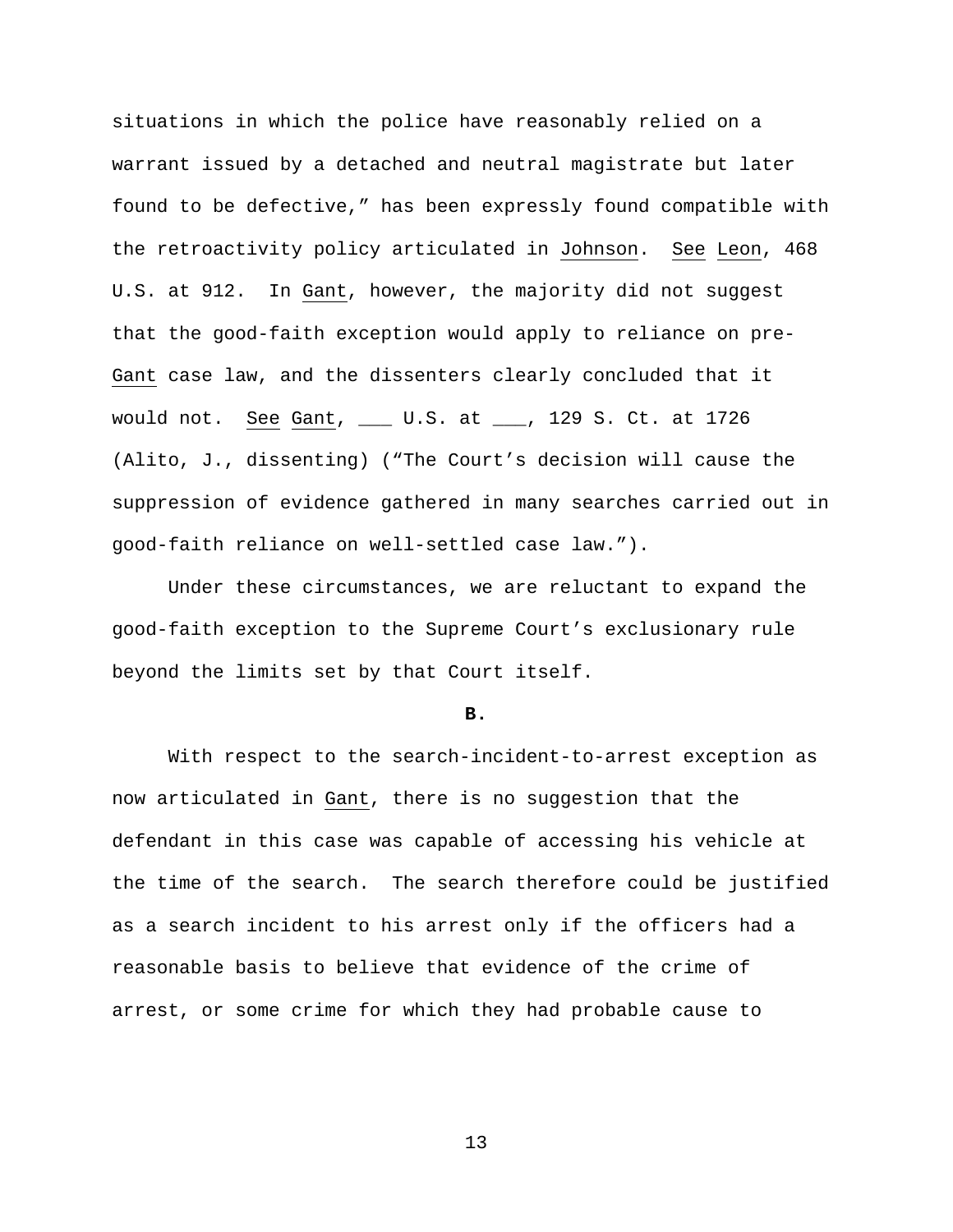arrest, $5$  might be found in the defendant's vehicle. We recently concluded that by using language like "reasonable to believe" and "reasonable basis to believe," the Supreme Court intended a degree of articulable suspicion commensurate with that sufficient for limited intrusions like investigatory stops. See People v. Chamberlain, No. 09SA124, slip op. at 8-9 (Colo. May 10, 2010).

 Although the trial court did not fully appreciate the scope of offenses for which the officers had probable cause to make a custodial arrest, the ultimate question whether the historical facts found by a trial court amount to reasonable, articulable suspicion is a matter to be decided by this court. See People v. Brown, 217 P.3d 1252, 1255 (Colo. 2009). We conclude that being stopped for a traffic infraction immediately after leaving a suspect import store and being in possession of a recently purchased and still unwrapped and unused "pot pipe," although sufficient to justify an arrest for possession of drug paraphernalia, is nevertheless insufficient to provide reasonable, articulable suspicion that additional evidence of that offense might be found in the arrestee's vehicle. Possession of drug paraphernalia under these circumstances was clearly insufficient to justify an arrest for possession or use

i<br>Li

<span id="page-15-0"></span><sup>5</sup> See Gant, \_\_\_ U.S. at \_\_\_, 129 S. Ct. at 1725 (Scalia, J., concurring).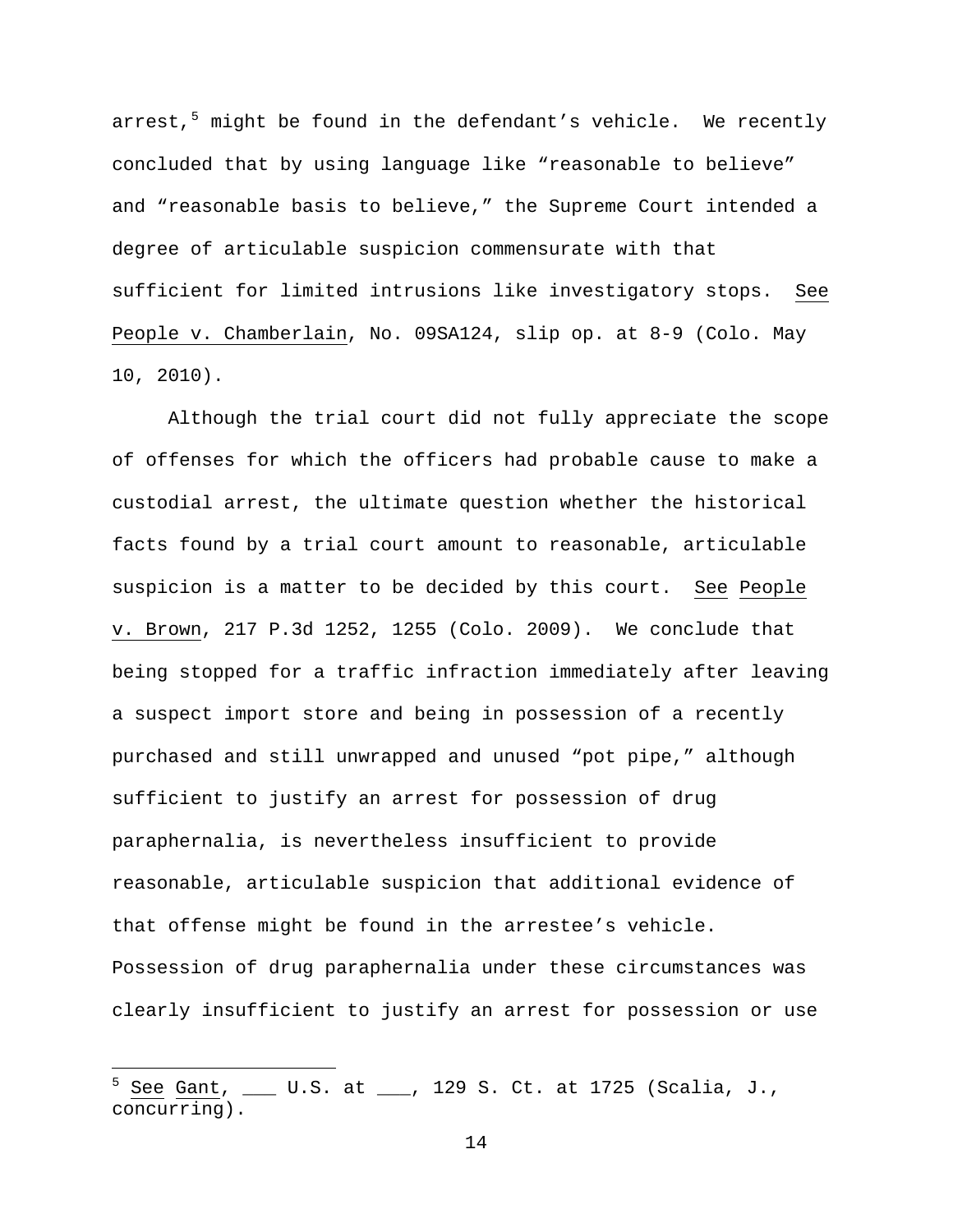of illegal drugs, and although it is perhaps conceivable that the arrestee's vehicle might contain some evidence of the possession offense for which the officers had probable cause to arrest, nothing peculiar to these circumstances supported a reasonable suspicion that any additional evidence existed, much less that it would reside in the arrestee's vehicle, rather than on his person or elsewhere. See People v. Martinez, 200 P.3d 1053, 1057 (Colo. 2009) (investigatory stop must be based on some minimal level of objective suspicion, not merely a hunch or intuition (citing People v. Polander, 41 P.3d 698, 703 (Colo. 2001))).

# **C.**

 The People also renew their assertion that the officers had probable cause to search the defendant's vehicle for items connected to the crime of possession of drug paraphernalia and, if so, that their search fell within the automobile exception to the warrant requirement. Because the officers lacked even reasonable, articulable suspicion that the defendant's vehicle contained evidence of drug paraphernalia, a fortiori they lacked probable cause to believe they would find evidence of drug paraphernalia in it.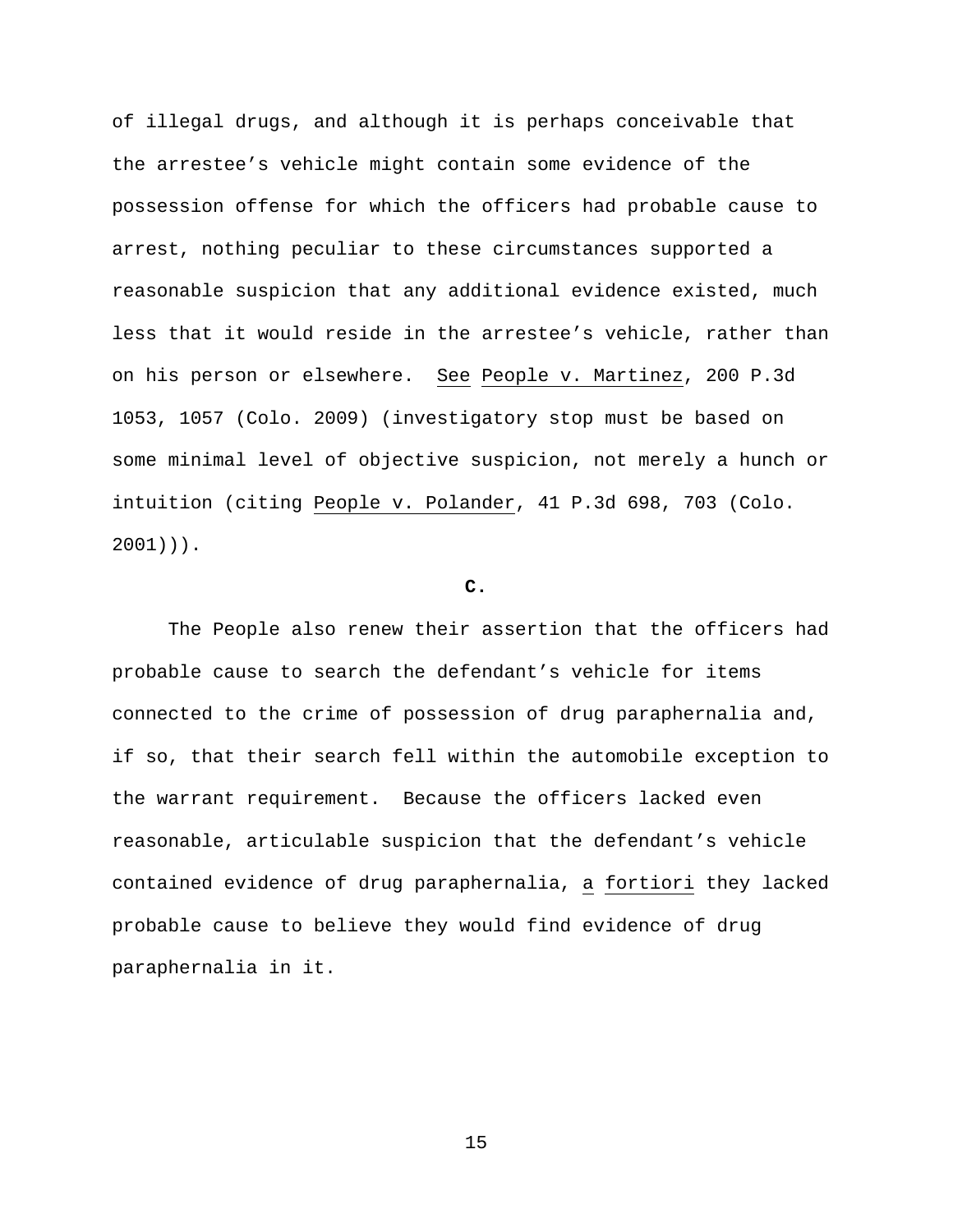The order of the district court suppressing drugs found in the defendant's vehicle is therefore affirmed, and the case is remanded for further proceedings consistent with this opinion.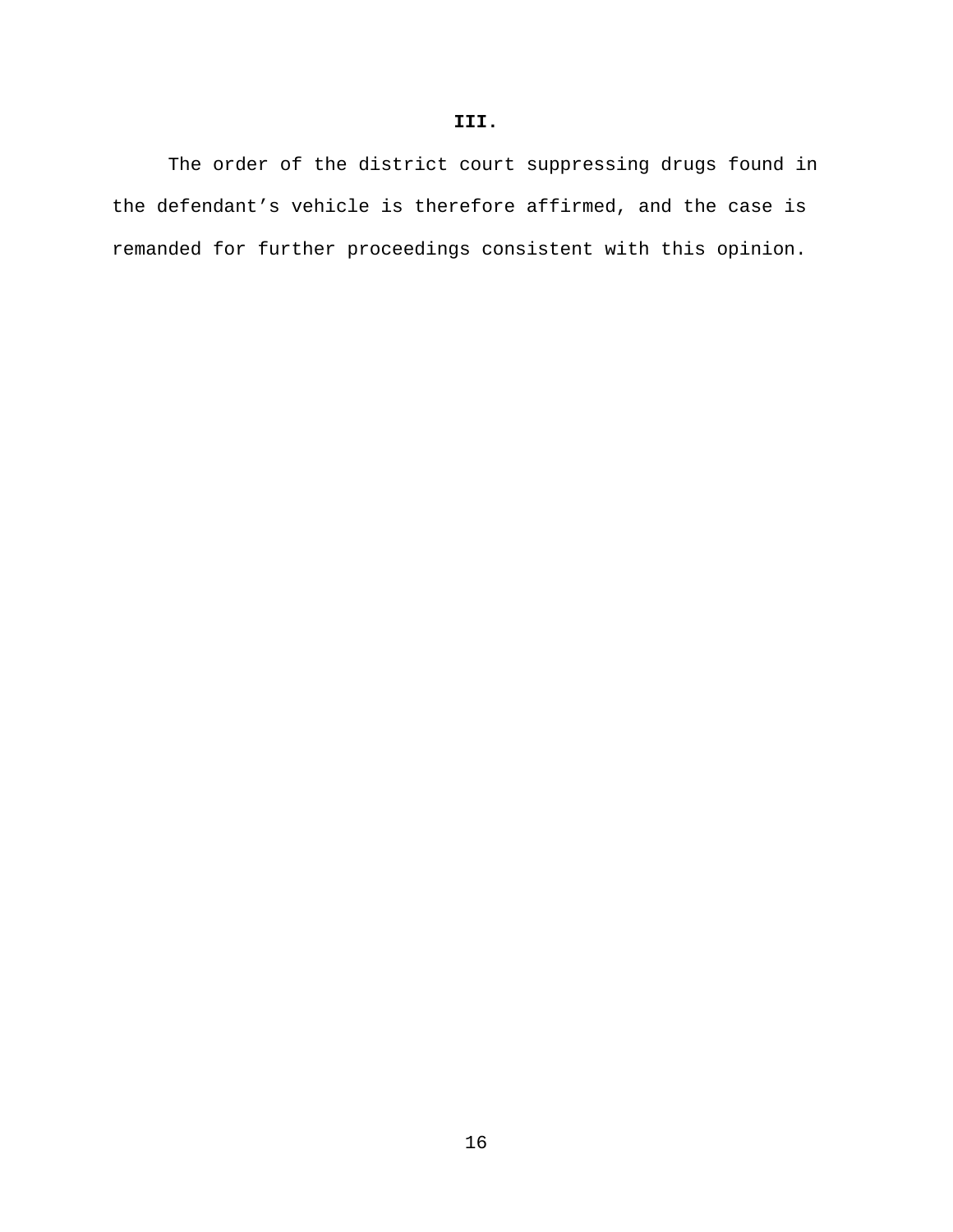JUSTICE EID, dissenting.

The majority applies the exclusionary rule in this case even though the officers who conducted the search of defendant's vehicle incident to his arrest did so in good-faith reliance upon precedent of this court (and of virtually every federal appeals court) expressly permitting such a search -- precedent recently overruled by the U.S. Supreme Court in Arizona v. Gant, \_\_\_ U.S. \_\_\_, 129 S. Ct. 1710 (2009). In other words, by applying the exclusionary rule in this case, the majority punishes the officers for our mistake, not theirs. In such a situation, where exclusion of the evidence seized would in no way "deter wrongful police conduct," application of the exclusionary rule is inappropriate. Herring v. United States, \_\_\_ U.S. \_\_\_, \_\_\_, 129 S. Ct. 695, 698 (2009). Accordingly, I would hold that this case is governed by the good-faith exception to the exclusionary rule. See generally United States v. McCane, 573 F.3d 1037, 1041-45 (10th Cir. 2009) (holding that the good-faith exception applies where officers relied on circuit's erroneous pre-Gant jurisprudence), cert. denied, No. 09-402, 2010 WL 680526 (Mar. 1, 2010); United States v. Davis, 598 F.3d 1259, 1264 (11th Cir. 2010) (same); People v. Key, No. 07CA1257, 2010 WL 961646, at \*2 (Colo. App. Mar. 18, 2010). But see United States v. Gonzales, 578 F.3d 1130, 1131-32 (9th Cir. 2009) (holding good-faith exception inapplicable when officers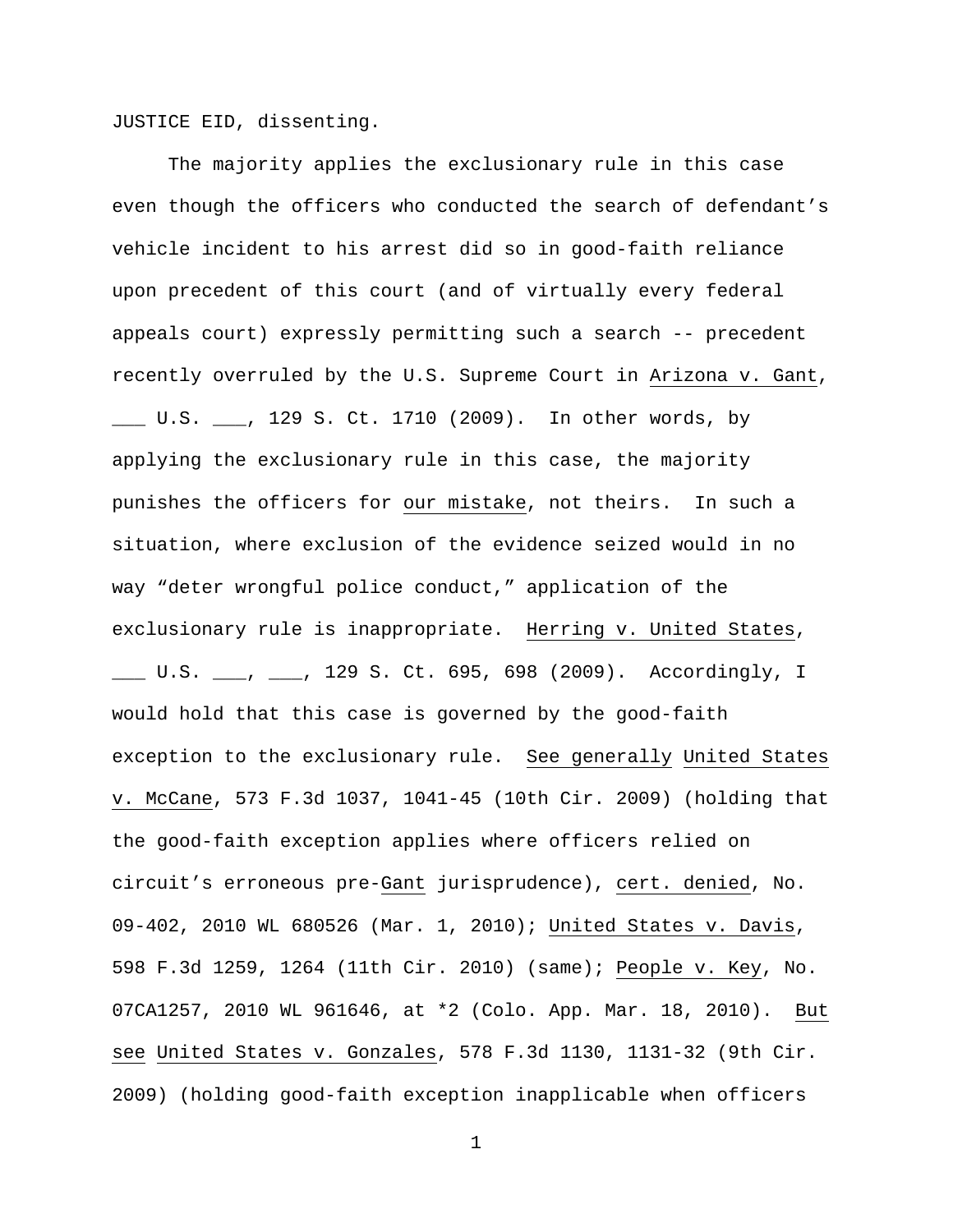relied on circuit's erroneous pre-Gant jurisprudence), rehearing and rehearing en banc denied, 598 F.3d 1095 (9th Cir. 2010); Gonzalez, 598 F.3d at 1096-1100 (B. Fletcher, J., concurring in the denial of rehearing en banc); id. at 1100-09 (Bea, J., dissenting from the denial of rehearing en banc).

 After erroneously rejecting application of the good-faith exception, the majority makes an additional error in finding that it was not "reasonable to believe" that evidence of defendant's offense of arrest –- that is, possession of drug paraphernalia -- might be found in the defendant's vehicle, and that therefore the evidence discovered during a search of the vehicle must be suppressed. Gant, however, holds that when a defendant is arrested for a "drug offense[]," "the offense of arrest will supply a basis" for the search because it is reasonable to believe that further evidence of the drug offense might be found in the vehicle. \_\_\_ U.S. at \_\_\_, 129 S. Ct. at 1719. As applied here, the fact that the defendant was arrested for possession of drug paraphernalia gives rise to a common sense inference that further drug paraphernalia or other evidence of the offense of arrest might be found in the vehicle. Thus, unlike the majority, I would hold that the search of defendant's vehicle incident to his arrest for possession of drug paraphernalia was proper. For these reasons, I respectfully dissent from the majority's opinion.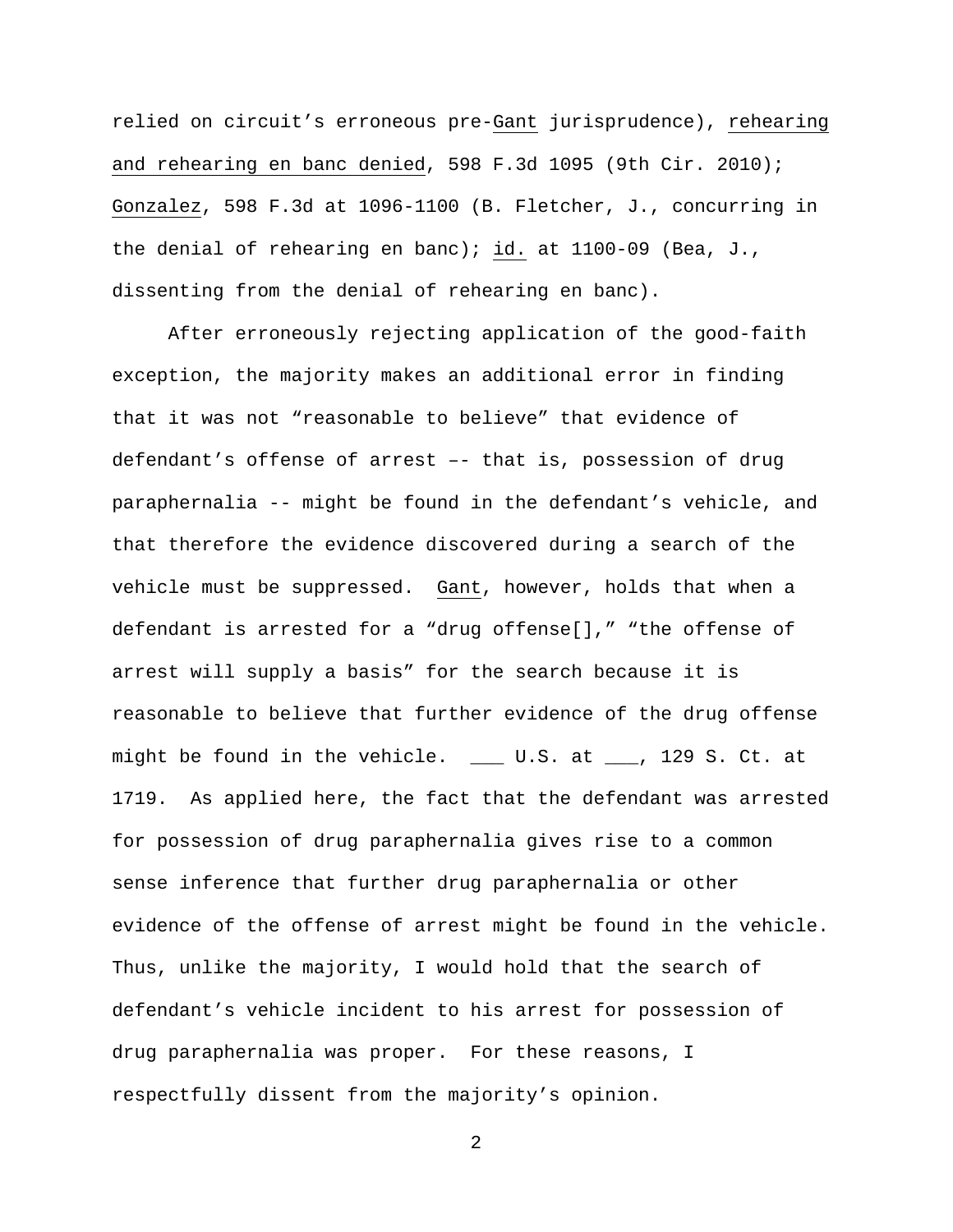On the same day that the Supreme Court heard argument in Gant, \_\_\_ U.S. \_\_\_, 129 S. Ct. 1710, it heard argument in Herring, \_\_\_ U.S. \_\_\_, 129 S. Ct. 695. In Herring, the Court revisited the scope of the good-faith exception that it recognized in United States v. Leon, 468 U.S. 897 (1984). The defendant in Herring visited a police impound lot to retrieve something from his impounded vehicle. Upon seeing him, an officer contacted law enforcement in a neighboring county to see if there were any outstanding warrants for his arrest. The neighboring county warrant clerk reported that there was an active arrest warrant. In the meantime, the defendant had gotten into his vehicle and started to drive away. Officers followed him, pulled him over, and arrested him. A search incident to arrest revealed drugs in his pocket and a weapon in the vehicle. Soon thereafter, it was discovered that the warrant clerk had been mistaken, and there was no outstanding warrant for the defendant's arrest. The question before the Court in Herring was whether the exclusionary rule should apply to exclude the drugs found in the defendant's pocket and the weapon in his car. The Court answered no.

 The Court's analysis did not proceed, however, in terms of whether the specific facts fell within one of the existing categories to which it had applied the Leon good-faith exception

3

I.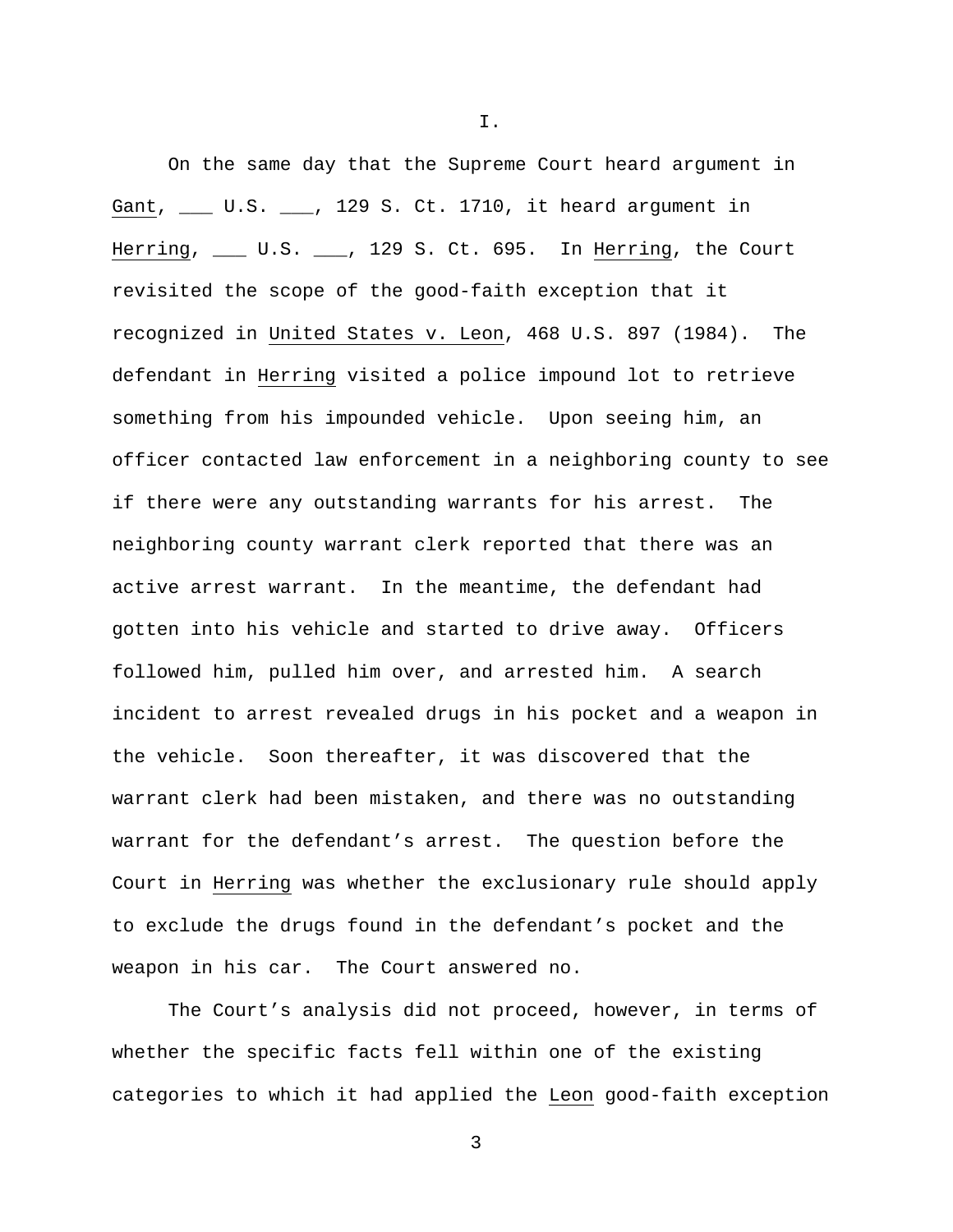to the exclusionary rule. Instead, the Court used Leon and other cases in which the exception had been applied to derive a framework for determining when the exclusionary rule should apply. The Court made clear that the exclusionary rule "is not an individual right" and its application "is not an automatic consequence of a Fourth Amendment violation." Herring, \_\_\_ U.S. at \_\_\_, 129 S. Ct. at 698, 700; see also id. at \_\_\_, 129 S. Ct. at 700 (noting that the Court had "repeatedly rejected the argument that exclusion is a necessary consequence of a Fourth Amendment violation") (citations omitted). Instead, suppression of evidence obtained in violation of the Fourth Amendment "has always been our last resort, not our first impulse." Id. at \_\_\_, 129 S. Ct. at 700 (citation and quotation marks omitted). As the Court noted, application of the exclusionary rule is appropriate only where the "important principles" underlying the Court's precedents are met. Id.

 In setting out the framework for determining the applicability of the exclusionary rule, the Court first made clear that the rule "applies only where it result[s] in appreciable deterrence" of wrongful law enforcement conduct. Id. (citation and internal quotation marks omitted). Second, evidence will be excluded only where "the benefits of deterrence . . . outweigh the costs" -- in other words, where the deterrence gained by application of the rule outweighs the "toll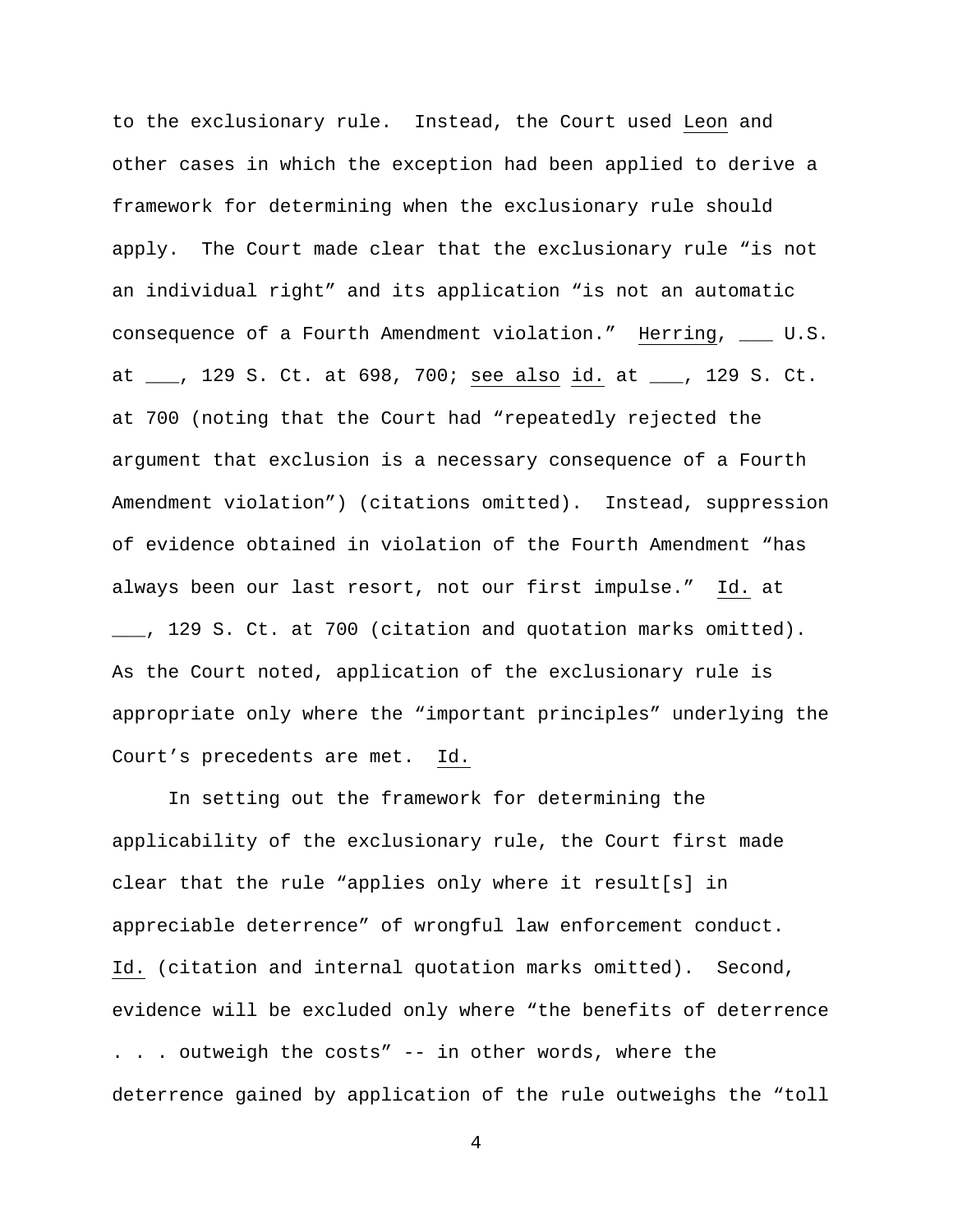upon truth-seeking and law enforcement objectives." Id. at \_\_\_, 129 S. Ct. at 700-01 (citations and quotation marks omitted). Thus, "[t]o trigger the exclusionary rule, police conduct must be sufficiently deliberate that exclusion can meaningfully deter it, and sufficiently culpable that such deterrence is worth the price paid by the justice system." Id. at \_\_\_, 129 S. Ct. at 702. Applying this framework to the facts before it, the Court held that the potential for deterrence was "marginal," given that the warrant clerk's culpability did not rise to the level of "deliberate, reckless, or grossly negligent conduct." Id. at \_\_\_, 129 S. Ct. at 702, 704. The exclusionary rule, therefore, was inappropriate because it did not "pay its way." Id. at  $\_\_$ , 129 S. Ct. at 704 (citation and quotation marks omitted).

 Applying the framework of Herring to the facts of the case before us can lead to only one conclusion: the exclusionary rule is inapplicable. The officers in this case relied upon wellsettled precedent of this court permitting them to conduct a search of the passenger compartment of defendant's vehicle as an "automatic" result of his arrest. As we put it in People v. Kirk, 103 P.3d 918, 922 (Colo. 2005):

The authority to search a vehicle's passenger compartment incident to the arrest of an occupant is automatic and does not depend on the facts of a particular case. Thus, the passenger compartment may be searched after the suspect has been removed from the vehicle, even when the suspect is away from the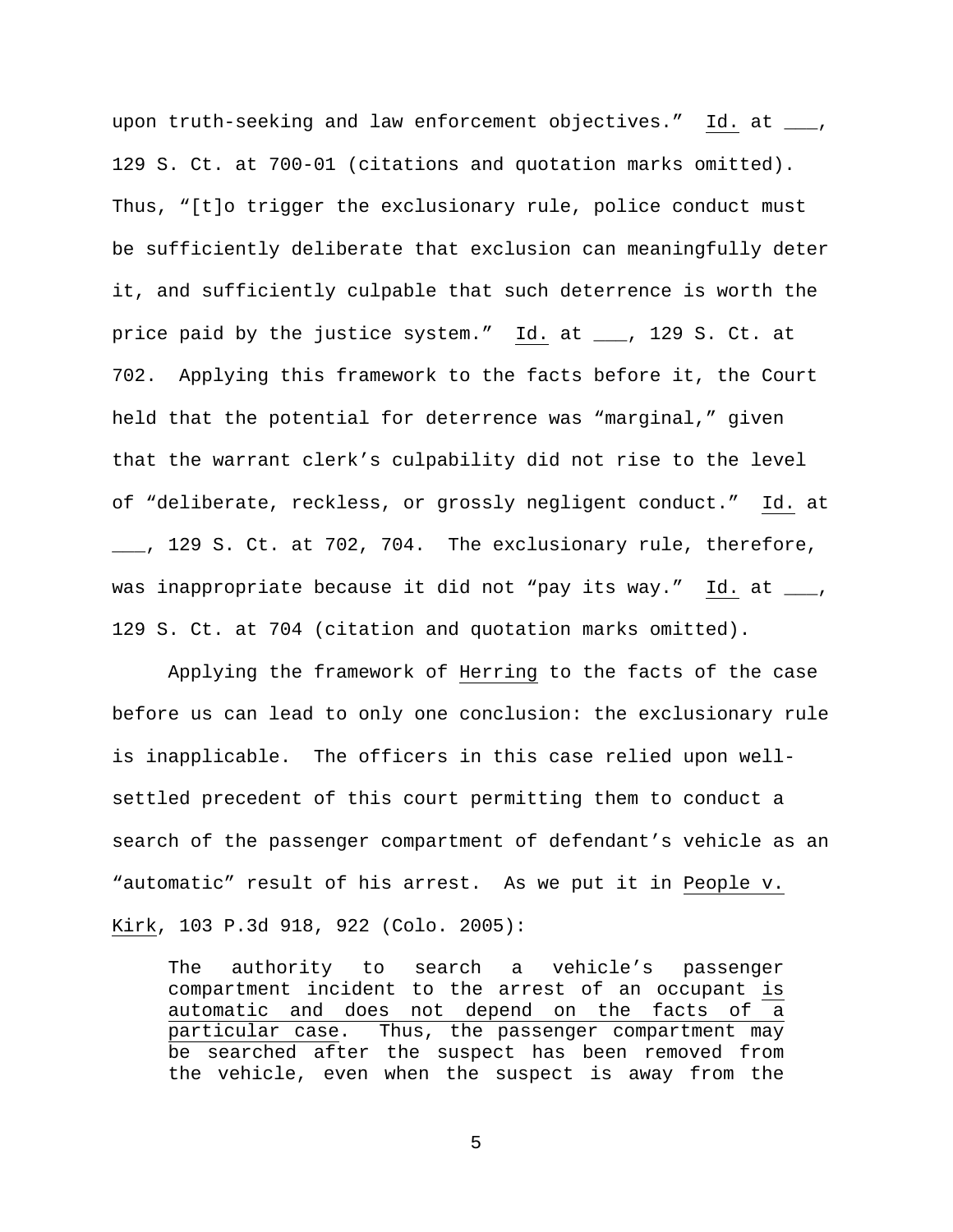vehicle and safely within police custody at the time of the search.

(citations omitted) (emphasis added); accord People v. H.J., 931 P.2d 1177, 1183 (Colo. 1997) (citing New York v. Belton, 453 U.S. 454, 460-62 (1981)) (same); People v. Savedra, 907 P.2d 596, 598 (Colo. 1995) (same). In searching the defendant's vehicle incident to his arrest for possession of drug paraphernalia and driving without proof of insurance, the officers in this case performed the search under the precise circumstances we had deemed permissible.

 The officers in this case thus exhibited –- to use the terminology of Herring -- no "culpable" conduct whatsoever. On the contrary, they were performing their duties in exactly the fashion that we stated was permitted. Hence, in this case, the exclusionary rule would provide no deterrence value whatsoever because there was no "culpable" conduct to deter. See United States v. Allison, 637 F. Supp. 2d 657, 672 (S.D. Iowa 2009) ("If law enforcement has acted pursuant to policies and procedures arising from an accurate understanding of [pre-Gant] doctrine, what wrongful conduct on the part of the police has occurred?"); see also McCane, 573 F.3d at 1044 ("[A] police officer who undertakes a search in reasonable reliance upon the settled case law of a United States Court of Appeals, even though the search is later deemed invalid by Supreme Court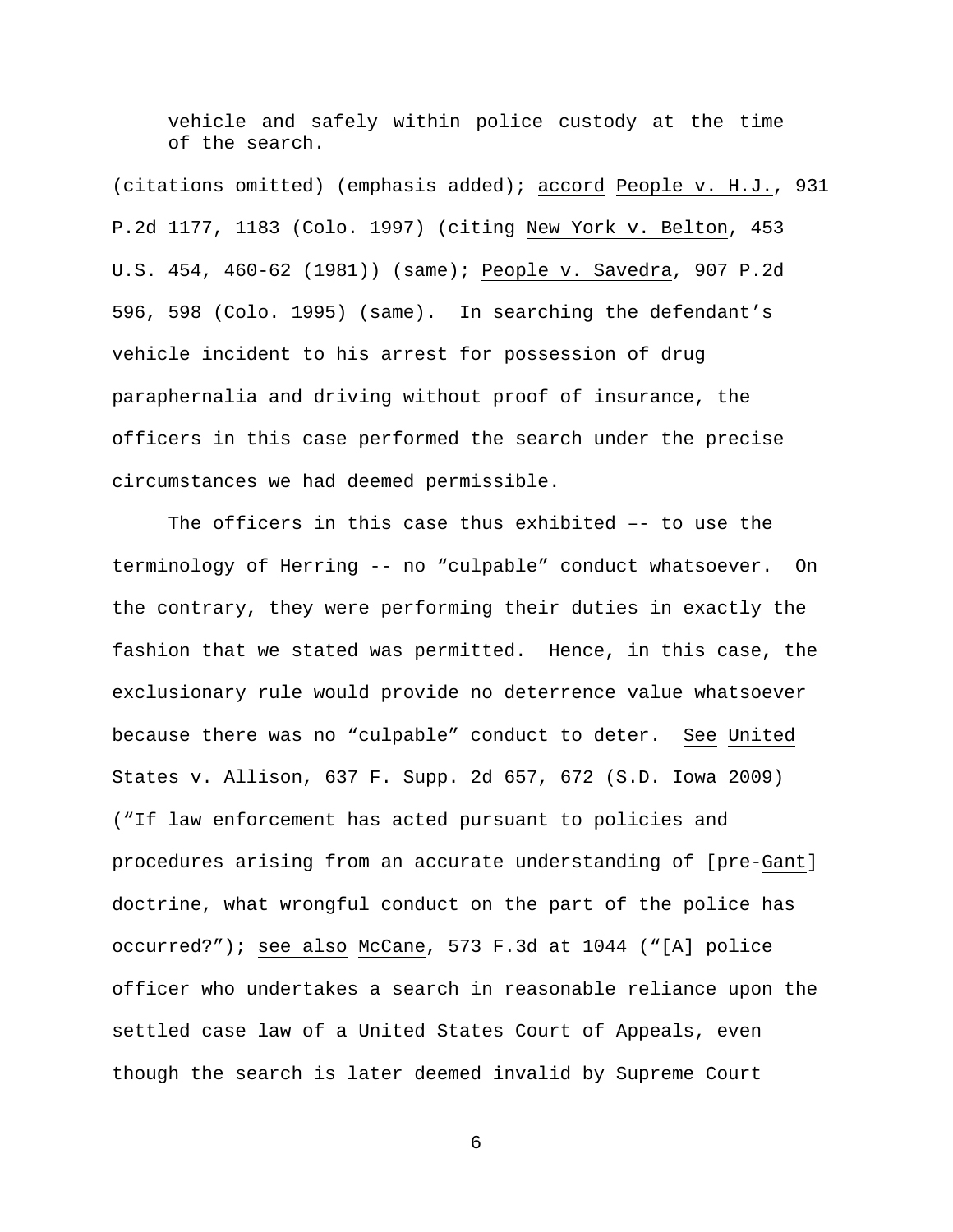decision, has not engaged in misconduct."), cert. denied, 2010 WL 680526 (Mar. 1, 2010); Davis, 598 F.3d at 1265 ("[A] search performed in accordance with our erroneous interpretation of Fourth Amendment law is not culpable police conduct.").

 Of course, we turned out to be wrong in our interpretation of the scope of the search incident to arrest as applied in the vehicle context. In Gant, the U.S. Supreme Court held that a search incident to arrest was not, as we had held, "automatic," but rather could only occur where "it is reasonable to believe that evidence of the offense of arrest might be found in the vehicle." \_\_\_ U.S. at \_\_\_, 129 S. Ct. at 1714. But the important inquiry here is who made the mistake. The officers who conducted the search in this case did not make a mistake; we did. "To hold, as the majority does, that the good faith exception does not apply, penalizes the police officers for a decision belonging to" us; exclusion therefore "cannot logically contribute to the deterrence of police misconduct." People v. Gutierrez, 222 P.3d 925, 948 (Colo. 2009) (Rice, J., dissenting); see also Leon, 468 U.S. at 921 ("Penalizing the officer for the magistrate's error, rather than his own, cannot logically contribute to the deterrence of Fourth Amendment violations."). As the Court in Herring reiterated, "[t]he exclusionary rule was crafted to curb police rather than judicial misconduct." \_\_\_ U.S. at \_\_\_, 129 S. Ct. at 701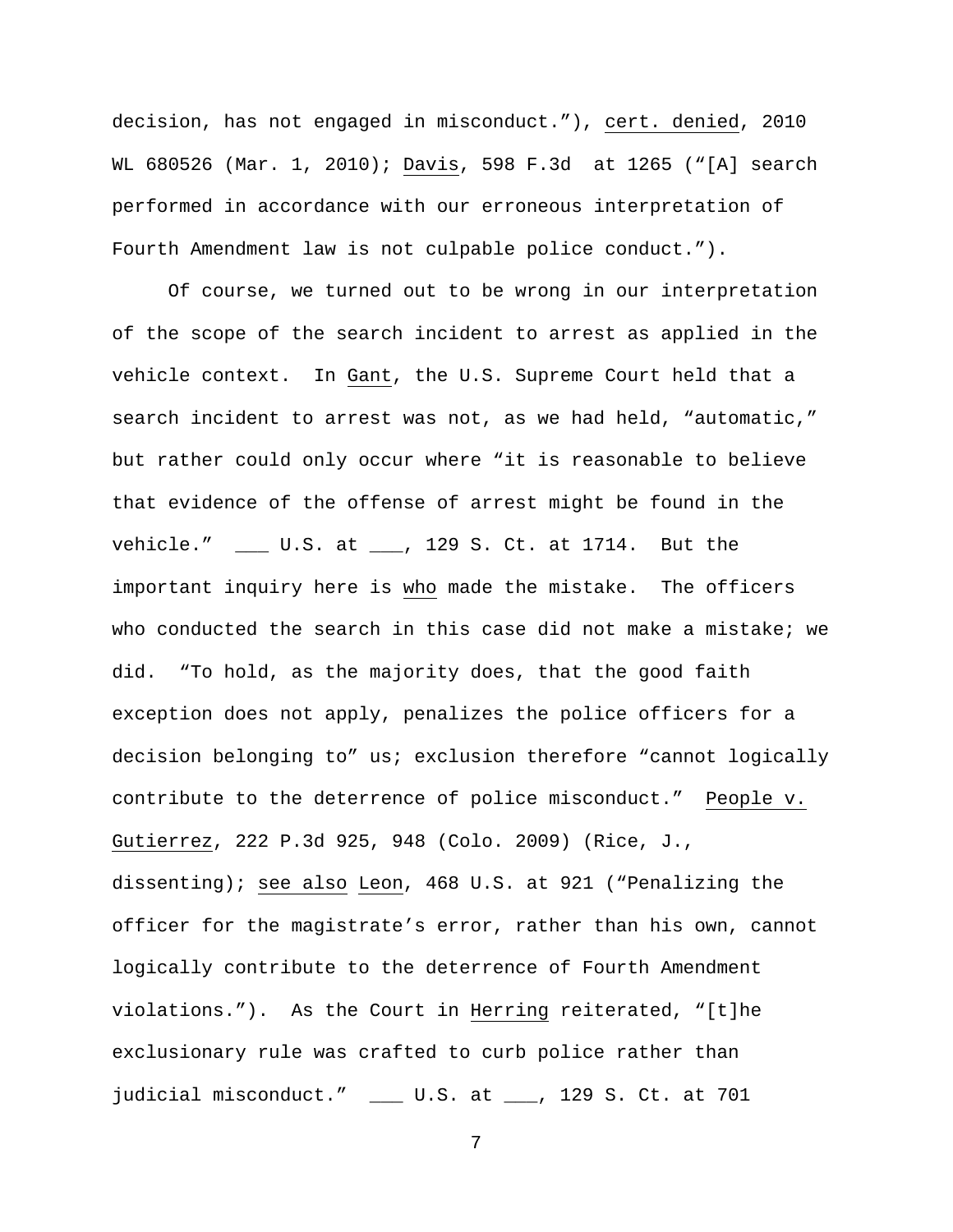(citations omitted). Because the officers in this case relied on well-settled (albeit ultimately erroneous)<sup>[1](#page-25-0)</sup> precedent of this court that permitted them to conduct the search, the good-faith exception to the exclusionary rule should apply. Davis, 598 F.3d at 1266; McCane, 573 F.3d at 1045; Key, 2010 WL 961646, at  $*2.$ 

 The majority comes to the contrary conclusion based on the fact that "this case [does] not fall within any recognized goodfaith exception to the Fourth Amendment exclusionary rule." Maj. op. at 2; see generally Gonzales, 578 F.3d at 1132 (taking the same approach); Gonzalez, 598 F.3d at 1096-1100 (B. Fletcher, J., concurring in the denial of rehearing en banc); id. at 1100-09 (Bea, J., dissenting from the denial of rehearing en banc). The majority lists the categories of cases to which the U.S. Supreme Court has applied the good-faith exception, and, concluding that the Court has yet to apply the exception to the circumstances of this case, finds that the exception cannot

i<br>Li

<span id="page-25-0"></span> $^1$  It is important to emphasize that the officers in this case relied on well-settled precedent of this court that set forth a bright-line rule permitting the search that was conducted. See Davis, 598 F.3d at 1267 (good faith exception appropriate where "the permissibility of the search was clear" under "wellsettled" precedent). Compare United States v. Peoples, 668 F. Supp. 2d 1042, 1048-49 (W.D. Mich. 2009) (expressing concern that applying the good-faith exception in the context of case law would be "untenable" because "reliance on case law necessarily would require an officer to extrapolate from prior scenarios and determine, in the first instance, whether the prior cases are sufficient to establish probable cause in the new matter").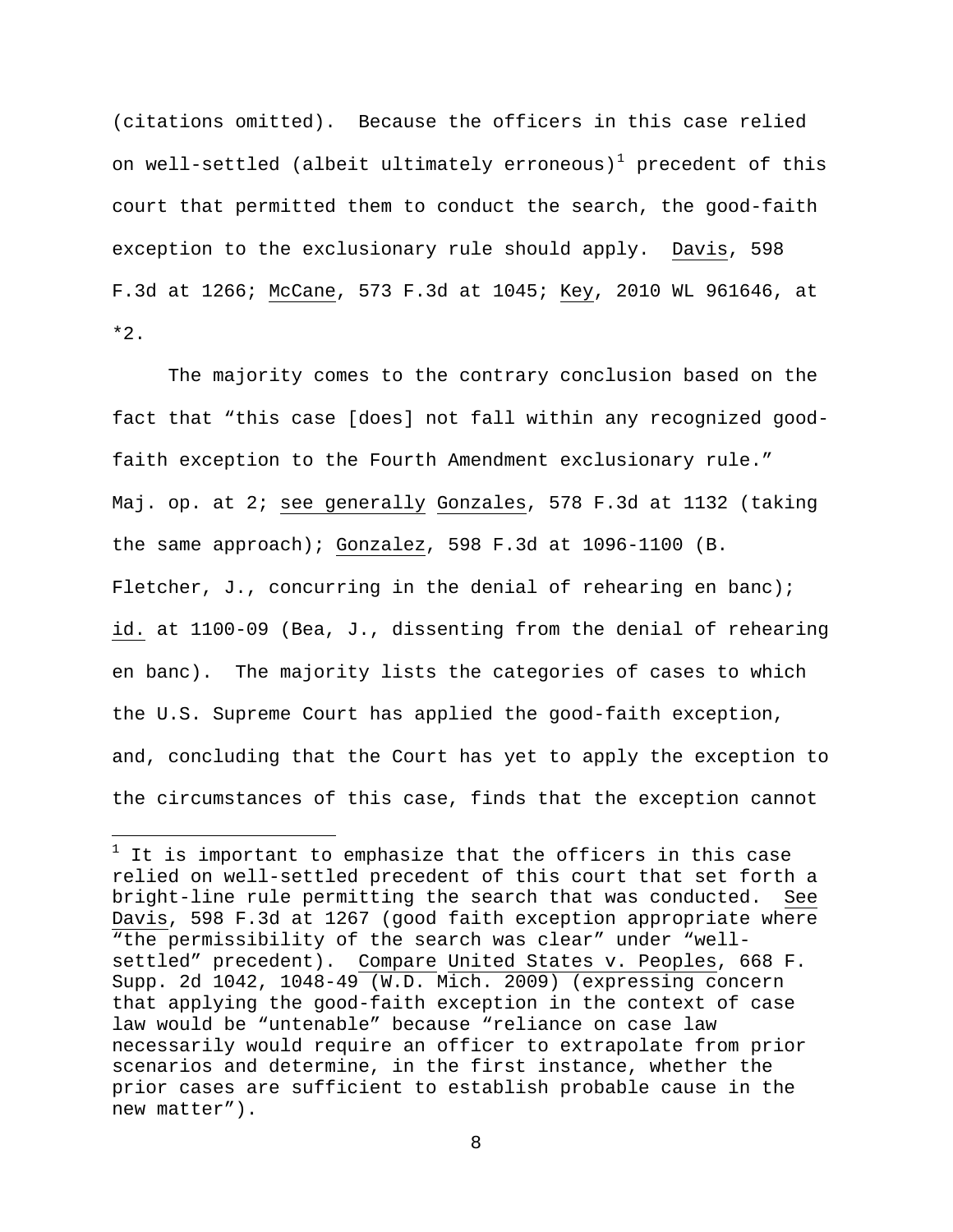apply. Maj. op. at 8-9. Yet the majority's categorical approach entirely ignores the framework established by the Court in Herring, which, as noted above, generally limits the exclusionary rule to cases where the deterrence benefits outweigh the cost of exclusion. In other words, to use Herring's terminology, the majority mistakenly applies the exclusionary rule "automatic[ally]" to the facts of this case without considering whether the principles underlying the rule -- that is, deterrence of police misconduct –- are served. Indeed, the majority does not even attempt to argue that application of the exclusionary rule in this instance would either punish culpable police conduct in this case or deter misconduct in the future.

Moreover, the majority's categorical approach fails on its own terms. The majority suggests, by the way in which it describes the categories of cases to which the Supreme Court has applied the good-faith exception, that the exception only applies in the context of warrants. See generally maj. op. at 8-9. While the majority's analysis has some superficial appeal, it does not withstand closer analysis. Certainly the good-faith exception was first recognized in the warrant context; in Leon, the Court reasoned that the exclusionary rule would be inappropriate where the officers relied on a magistrate's issuance of a warrant. Leon, 468 U.S. at 922. But the Court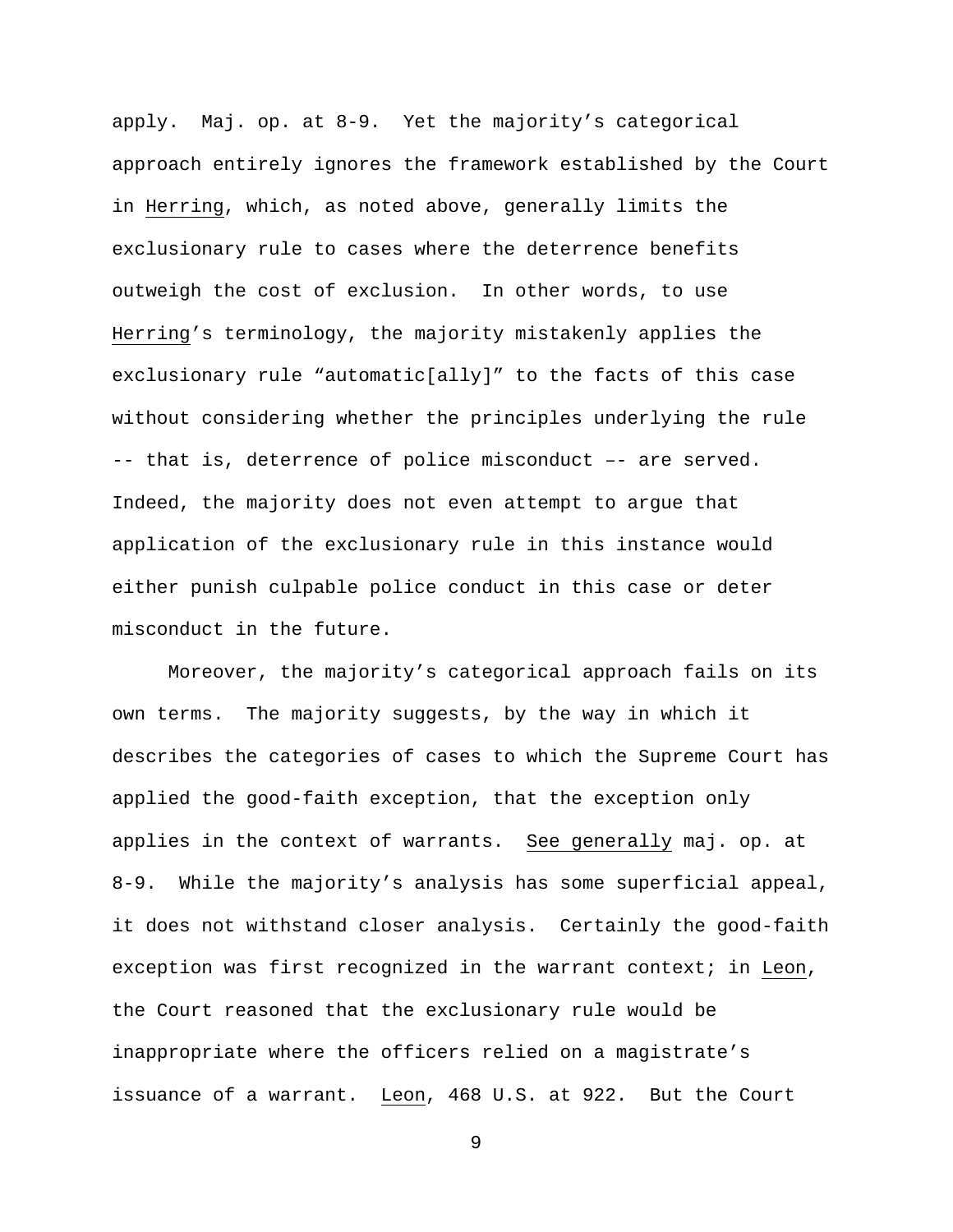has expanded the rule well beyond reliance on a warrant. In Illinois v. Krull, 480 U.S. 340 (1987), for example, the Court held that the good-faith exception to the exclusionary rule would apply where the officers relied upon a state statute that authorized a warrantless administrative search. Similarly, the Court held in Arizona v. Evans, 514 U.S. 1 (1995), that the exception applies when, by virtue of a clerical error by judicial employees, the defendant was arrested despite the fact that the warrant for his arrest had been quashed. As Justice Stevens recognized in his dissent in Evans, Leon "assumed the existence of a warrant," whereas there was "no warrant at all" outstanding for the defendant's arrest in Evans. 514 U.S. at 20 (Stevens, J., dissenting); see also id. at 20 & n.2 (noting, in connection with Krull, his view that the good-faith exception is "wholly inapplicable to warrantless searches and seizures"). Similarly, there was "no warrant at all" in Herring, where, as noted above, the defendant was arrested due to a law enforcement employee's mistaken conclusion that there was a warrant for the defendant's arrest. See \_\_\_ U.S. at \_\_\_, 129 S. Ct. at 698. As the Tenth Circuit concluded, the common thread among these cases is that the exclusionary rule does not hold police officers responsible for the mistakes of others, be they judges (Leon), legislators (Krull), judicial employees (Evans), or other law enforcement employees (Herring). McCane, 573 F.3d at 1045. In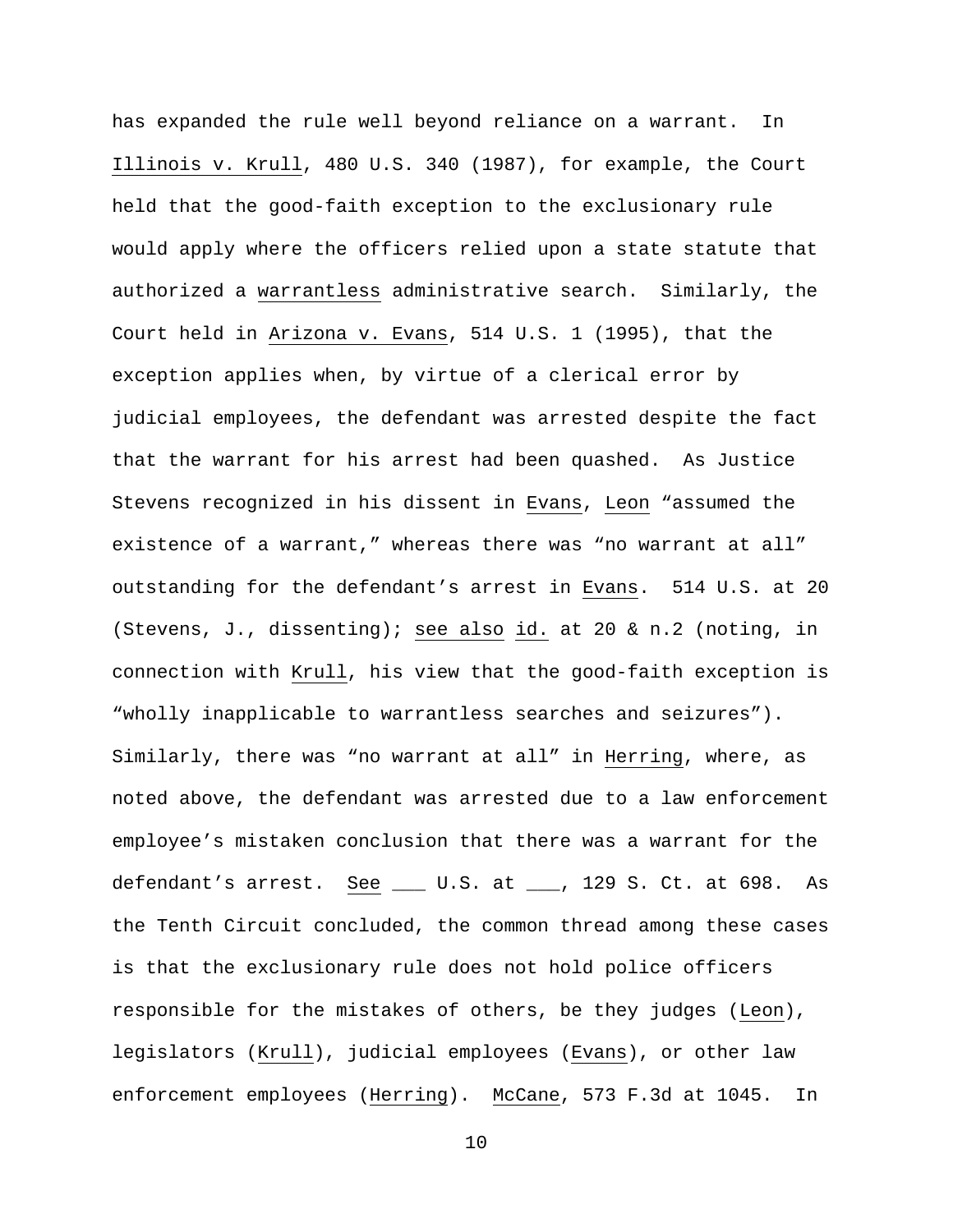this case, as in Leon, the officers relied on a judicial error. As the Eleventh Circuit concluded, there is "no meaningful distinction between a magistrate judge's error in applying Supreme Court precedent to a probable-cause determination and our error in applying that same precedent to the question of a warrantless search's constitutionality." Davis, 598 F.3d at 1266.

The majority seems to imply that the Supreme Court –- and only the Supreme Court –- can determine whether the exclusionary rule should apply. See, e.g., maj. op. at 8 ("[T]he question whether an exclusionary sanction should be imposed in any particular class of cases is largely a matter of policy, to be resolved by the Supreme Court by weighing the costs and benefits of its application to that class of cases."); id. at 12 ("[T]he United States Supreme Court has made it abundantly clear that neither the reach of the exclusionary rule nor its retroactivity jurisprudence is simply a matter of constitutional construction; rather both largely involve policy choices peculiarly within the discretion of the Court and subject to continual reassessment."). The flaw in this logic is that by deciding that the exclusionary rule does in fact apply in this instance, the majority is making the very determination it has said should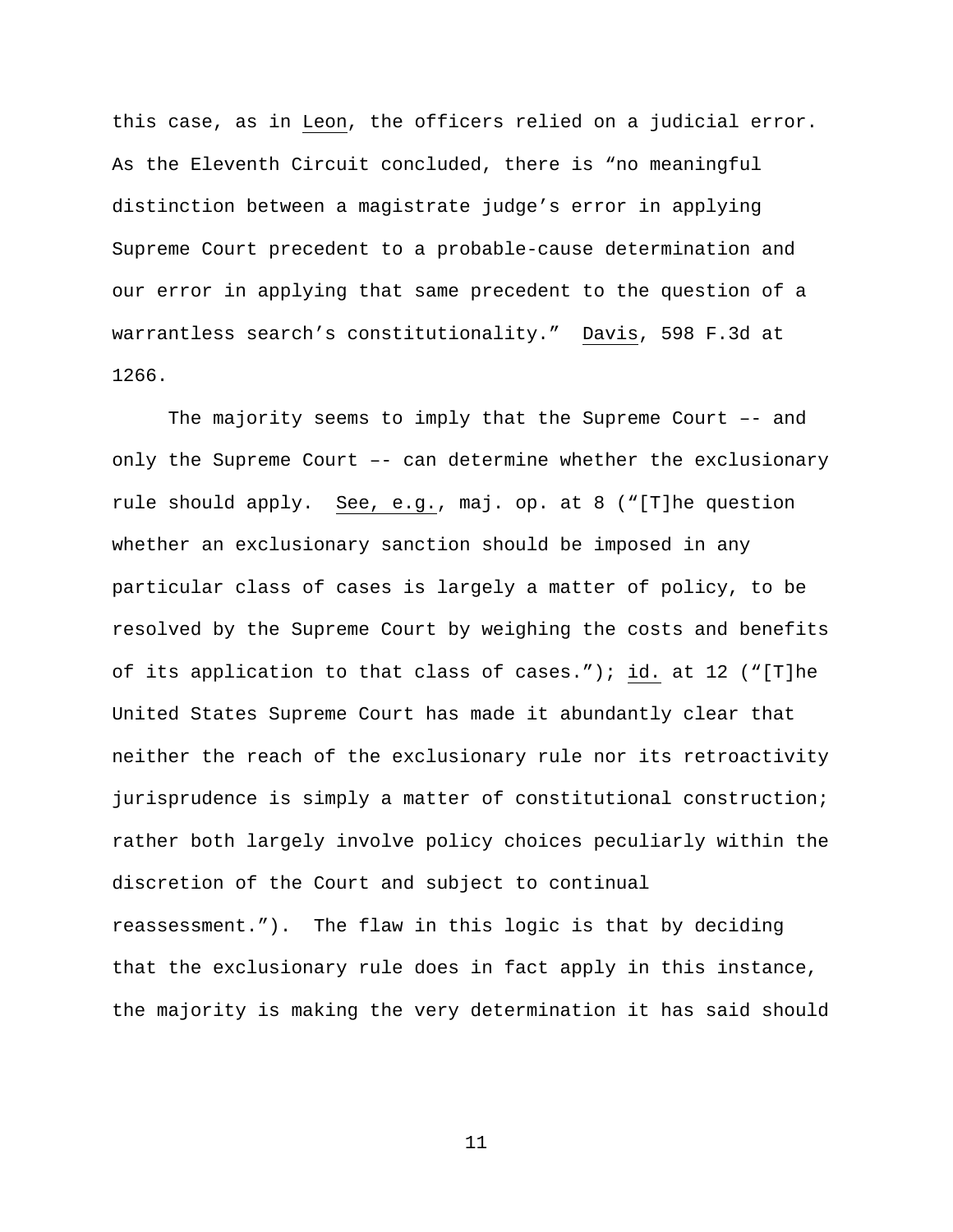be left to the Supreme Court –- but simply making it without considering the Supreme Court's Herring framework.<sup>[2](#page-29-0)</sup>

 The majority also argues that application of the exclusionary rule is compelled in this case because of retroactivity principles. Id. at 11. But there is no "tension" between the good-faith exception and retroactivity. See id. (relying on Gonzales, 578 F.3d 1130). New opinions of the Supreme Court apply to all pending cases. United States v. Johnson, 457 U.S. 537, 562 (1982). The case at bar was pending when the Court issued Gant, see maj. op at 6, and therefore Gant is fully applicable here. As the majority recognizes (and as I discuss below), Gant reformulated the test for determining whether a search incident to arrest in the vehicle context is permissible under the Fourth Amendment, and held that the search

<span id="page-29-0"></span> $^2$  The majority only addresses the Fourth Amendment of the U.S. Constitution and does not in any way purport to apply a distinction between the Federal Constitution and the Colorado Constitution. Compare State v. Puris, No. 61899-7-I, 2009 WL 3723052 (Wash. App. Nov. 9, 2009) (rejecting good-faith exception to the exclusionary rule in Gant context on the ground that "[u]nlike its federal counterpart, there is no 'good faith' exception to [the Washington Constitution's] exclusionary rule").

i<br>Li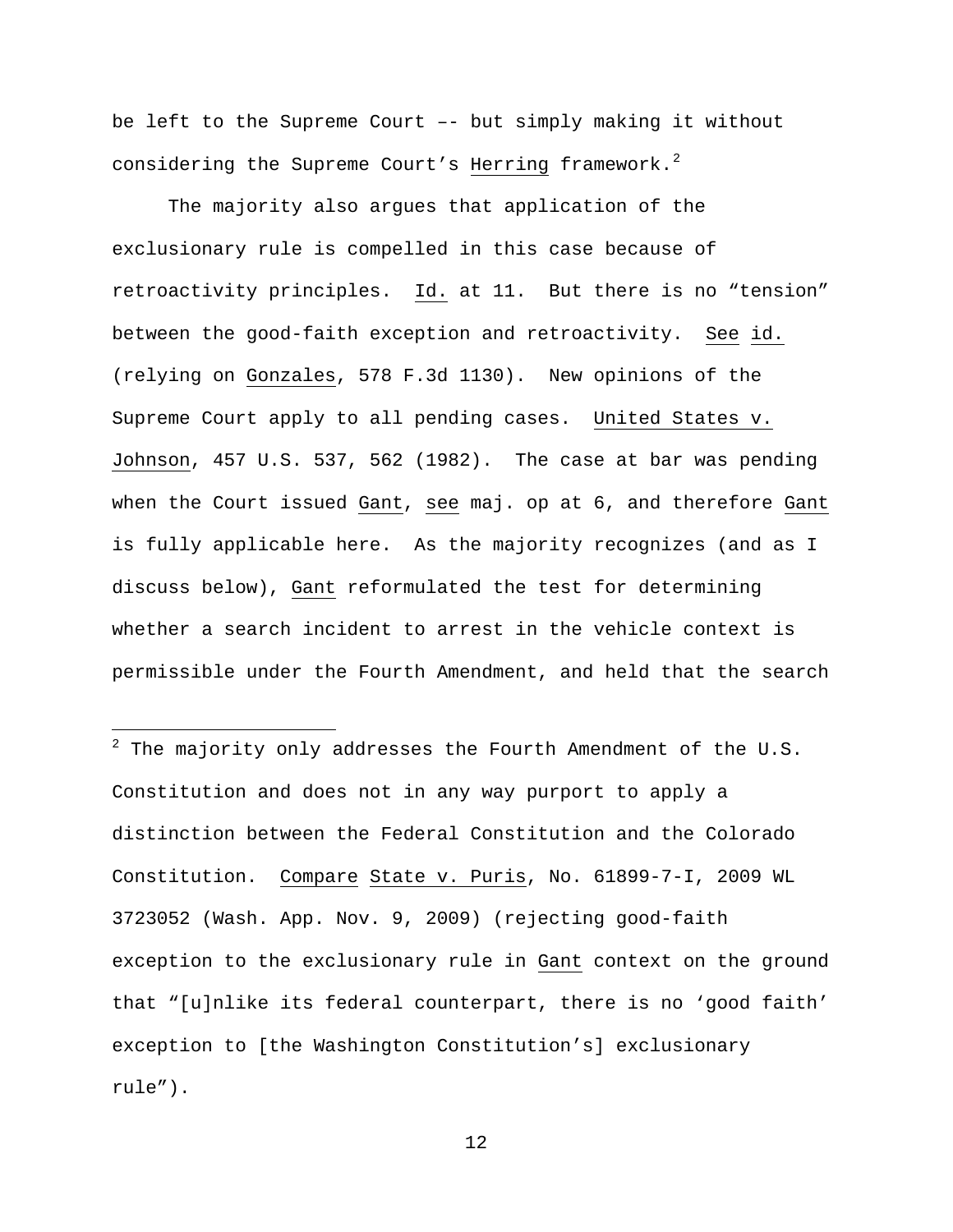conducted in the Gant defendant's case was impermissible. See maj. op at 6-7. But that is all that Gant did. It did not hold that, or even consider whether, the exclusionary rule was the appropriate remedy for the Fourth Amendment violation that it found. As the Court has repeatedly stated, whether the exclusionary rule as a sanction is appropriate in a particular case is an issue separate and apart from whether there was a Fourth Amendment violation in the first place. See Hudson v. Michigan, 547 U.S. 586, 591-92 (2006); Evans, 514 U.S. at 10; Leon, 468 U.S. at 906; Illinois v. Gates, 462 U.S. 213, 223 (1983). As stated in Herring, the exclusionary rule is not an individual right and its application does not automatically follow from a violation of the Fourth Amendment. \_\_\_ U.S. at \_\_\_, 129 S. Ct. at 700. The words "exclusionary rule" do not appear in the Gant opinion. It is virtually impossible that the Court intended to decide the issue of whether the exclusionary rule applied sub silentio given that it was considering the Herring case at the same time it was considering Gant. And while it is true that, as the majority points out, maj. op. at 13, Justice Alito in dissent mentioned "good-faith," see Gant,

\_\_\_ U.S. at \_\_\_, 129 S. Ct. at 1726 (Alito, J., dissenting) (noting that the Court's "decision will cause the suppression of evidence gathered in many searches carried out in good-faith reliance on well-settled case law"), the Court majority never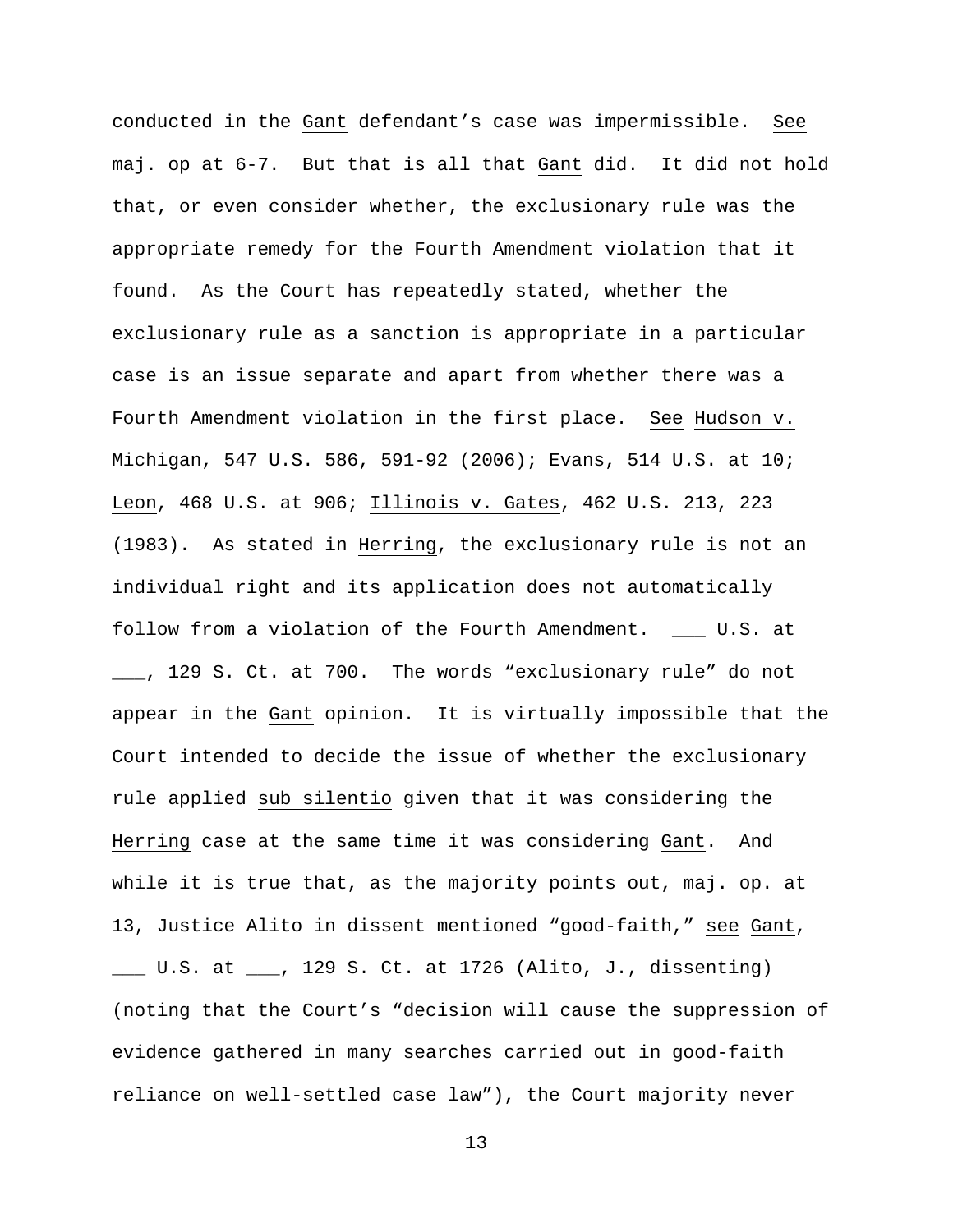responded to Justice Alito's comment. In my view, a fair reading of Gant leads to the conclusion that the Court simply decided to leave the remedy question for another day. Importantly, as the majority acknowledges, Leon expressly found that the good-faith exception is entirely consistent with the retroactivity principles announced in Johnson. Maj. op. at 12- 13 (citing Leon, 468 U.S. at 912). Application of the goodfaith exception in this case is thus entirely consistent with retroactive application of Gant. See Davis, 598 F.3d at 1264- 65; McCane, 573 F.3d at 1045 n.5; Key, 2010 WL 961646, at \*13. But see Gonzales, 578 F.3d at 1132; Gonzales, 598 F.3d at 1097 (B. Fletcher, J., concurring in the denial of rehearing en banc).

In sum, because application of the exclusionary rule in this case would not serve the underlying purposes of the rule, and because application of the good-faith exception is entirely consistent with retroactive application of Gant, I would find it appropriate to apply the exception in this case.

# II.

 Given that I would apply the good-faith exception to the search conducted in this case, I would not find it necessary to consider whether the search was justified under the Fourth Amendment principles articulated in Gant. See People v. Altman, 960 P.2d 1164, 1172-73 (Colo. 1998). But because the majority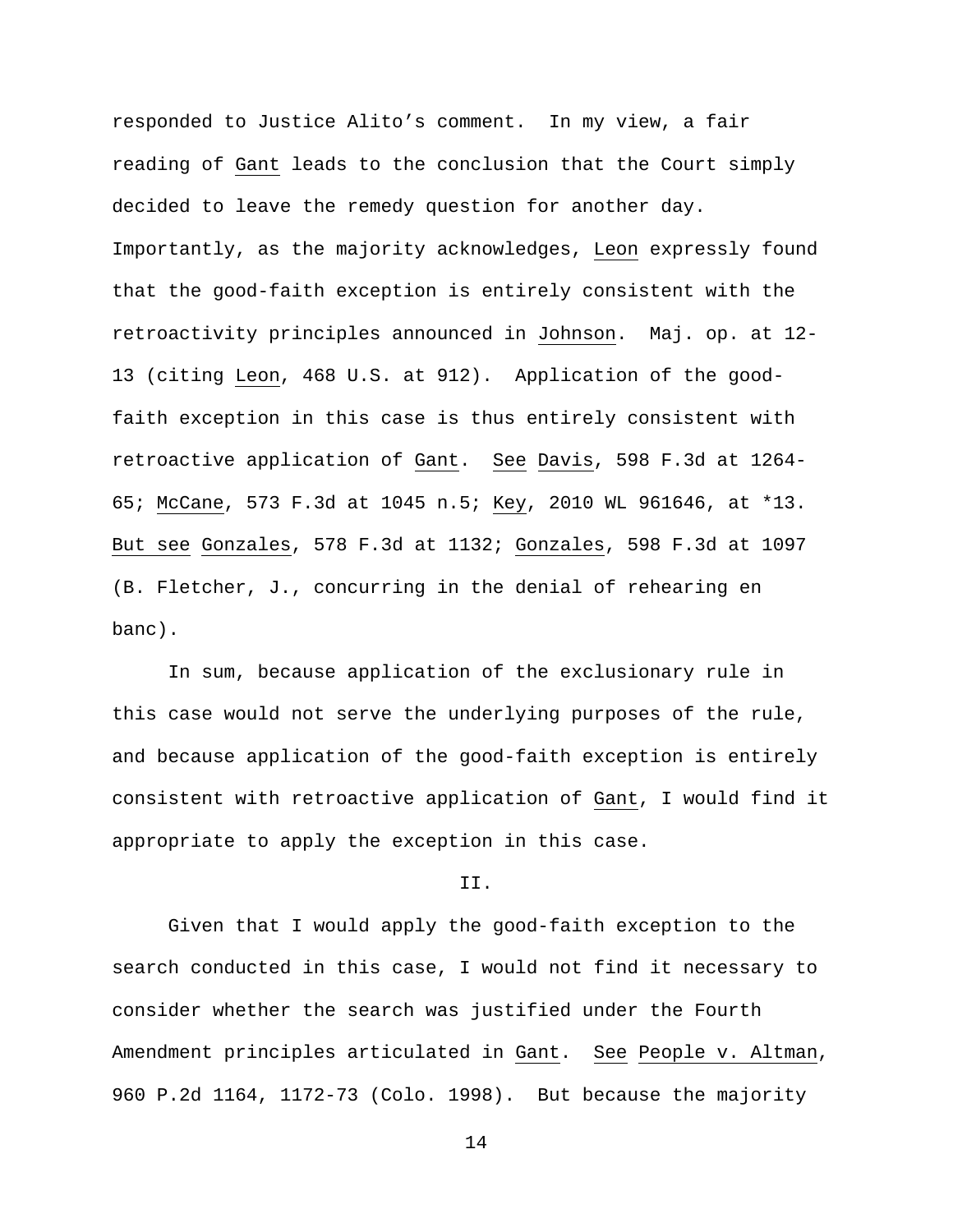addresses the Fourth Amendment issue after finding good-faith inapplicable, and in doing so reads Gant erroneously, I address the propriety of the search as well.

 In Belton v. New York, 453 U.S. 454 (1981), the Supreme Court considered the contours of the search-incident-to-arrest doctrine as applied in the vehicle context. As noted above, this court –- along with many others, including Federal Courts of Appeals<sup>[3](#page-32-0)</sup> -- interpreted Belton as adopting a bright-line rule permitting a search of the entire passenger compartment of a vehicle incident to an occupant's arrest, even where the occupant had no access to the vehicle at the time of the search. See, e.g., Kirk, 103 P.3d at 918; H.J., 931 P.2d at 1177; Savedra, 907 P.2d at 596. In Gant, the Supreme Court held that this bright-line understanding of the doctrine was wrong. \_\_\_ U.S. at \_\_\_, 129 S. Ct. at 1721. According to the Court, a search of the passenger compartment of the vehicle could be justified only under two rationales. Under the first, a search could be conducted if the occupant was unrestrained and could reach a weapon or destructible evidence in the passenger compartment, consistent with Chimel v. California, 395 U.S. 752

<span id="page-32-0"></span> 3 See Gant, \_\_\_ U.S. at \_\_\_, 129 S. Ct. at 1718-19 (noting that, among Federal Courts of Appeals decisions, a broad reading of Belton had predominated).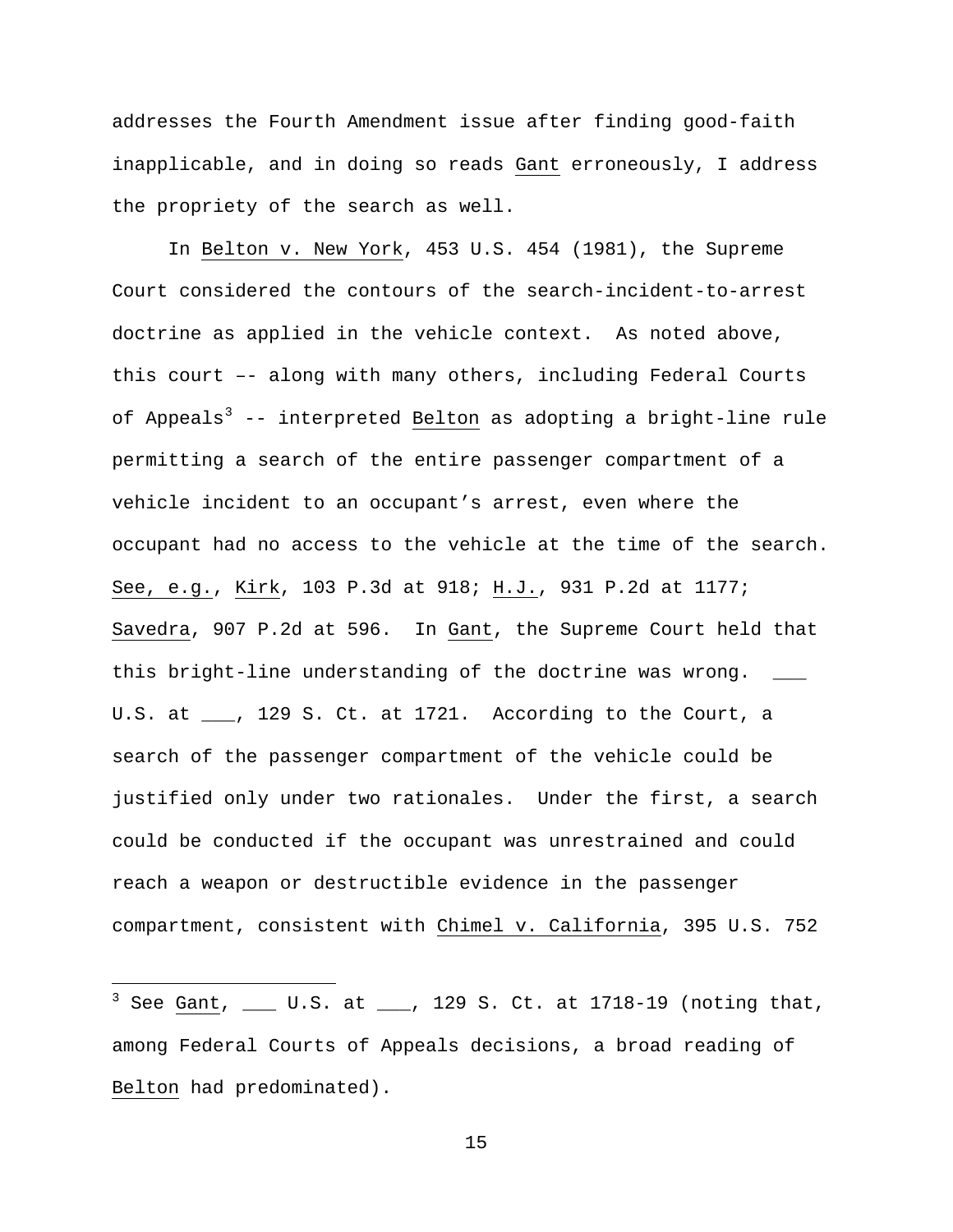(1969). Gant, \_\_\_ U.S. at \_\_\_, 129 S. Ct. at 1714, 1719. Under the second, a search could be conducted "when it is reasonable to believe that evidence of the offense of arrest might be found in the vehicle." Id. at \_\_\_, 129 S. Ct. at 1714. In adopting this latter rationale, the Court stated that it was "following the suggestion" in Justice Scalia's separate opinion in Thornton v. United States, 541 U.S. 615, 632 (2004) (Scalia, J., concurring in judgment), which proposed that a search of the passenger compartment could be justified on an evidencegathering basis under some circumstances. Gant, \_\_\_ U.S. at <u>\_\_</u>, 129 S. Ct. at 1714; <u>see also id.</u> at \_\_\_, 129 S. Ct. at 1719 ("Although it does not follow from Chimel, we also conclude that circumstances unique to the vehicle context justify a search incident to a lawful arrest when it is 'reasonable to believe that evidence relevant to the crime of arrest might be found in the vehicle.'" (quoting Thornton, 541 U.S. at 632 (Scalia, J., concurring in judgment))). As the majority correctly points out, only Gant's "evidence-gathering" rationale is at issue in this case. Maj. op. at 13-14.

 Under this second rationale, the question is whether it was "reasonable" for the officers "to believe evidence relevant to the crime of arrest" –- that is, possession of drug paraphernalia –- "might be found in the [defendant's] vehicle." Gant, \_\_\_ U.S. at \_\_\_, 129 S. Ct. at 1719 (citation and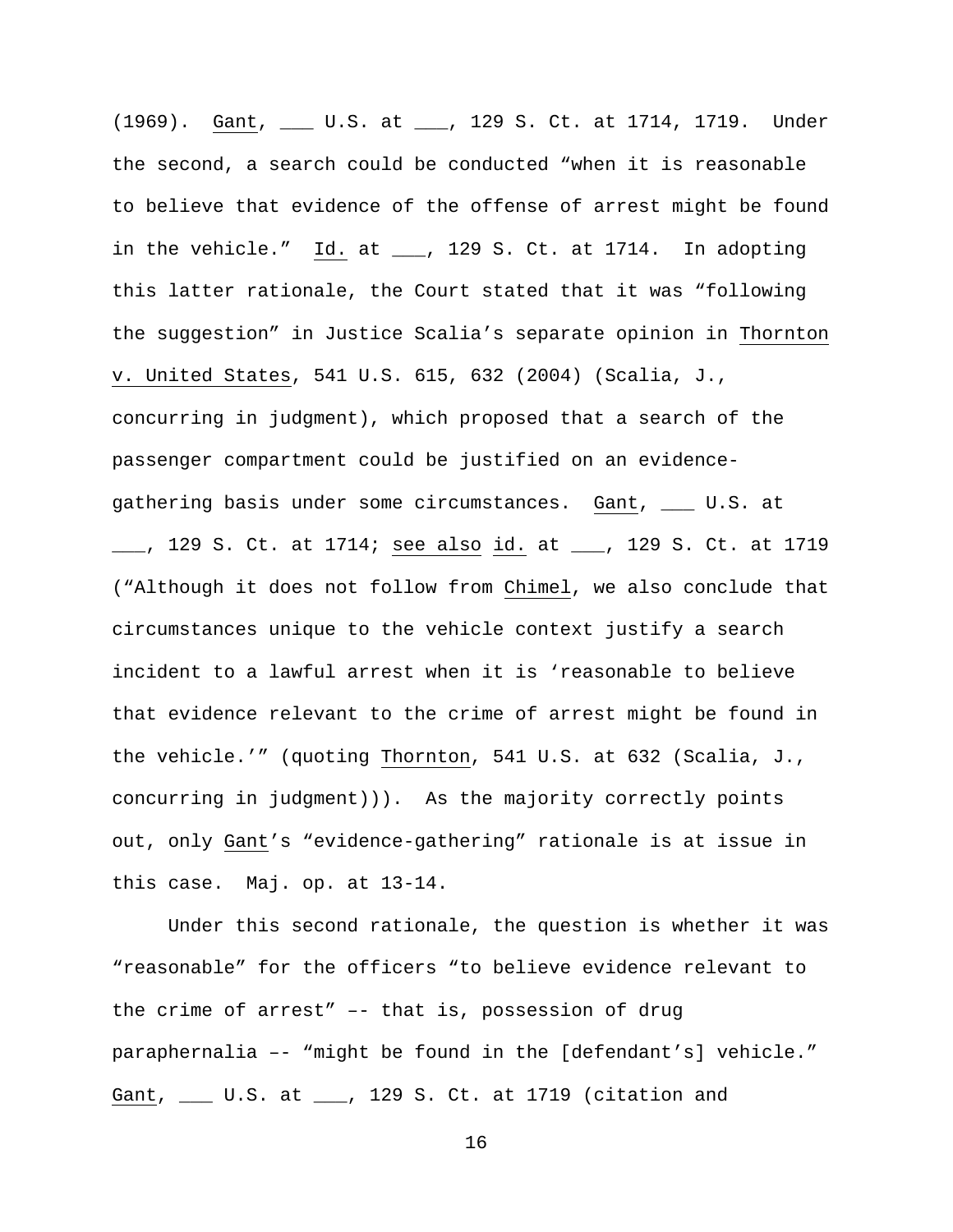quotation marks omitted). The majority mistakenly answers this question in the negative based on an erroneous reading of the standard to be applied in the context of Gant's second rationale. Maj. op. at 15.

 Because the Gant Court used the terms "reasonable to believe," the majority concludes that it must have meant to adopt the standard of reasonable suspicion for investigatory stops under Terry v. Ohio, 392 U.S. 1 (1969). Maj. op. at 15-16 (citing People v. Martinez, 200 P.3d 1053, 1057 (Colo. 2009), an investigatory stop case); see also People v. Chamberlain, No. 09SA124, slip op. at 8-9 (Colo. May 10, 2010) (adopting Terry standard). Certainly the word "reasonable" appears in both Gant and Terry. However, it is significant that the Court's opinion does not cite Terry in reference to the evidence-gathering rationale at all; in fact, when the Court does cite Terry, it does so in reference to another exception to the warrant requirement permitting "an officer to search a vehicle's passenger compartment when he has reasonable suspicion that an individual, whether or not the arrestee, is 'dangerous' and might access the vehicle to 'gain immediate control of weapons.'" Gant, \_\_\_ U.S. at \_\_\_, 129 S. Ct. at 1721 (citations omitted). It seems highly unlikely that the Court would have cited Terry with reference to another exception to the warrant requirement and then somehow neglected to cite it in its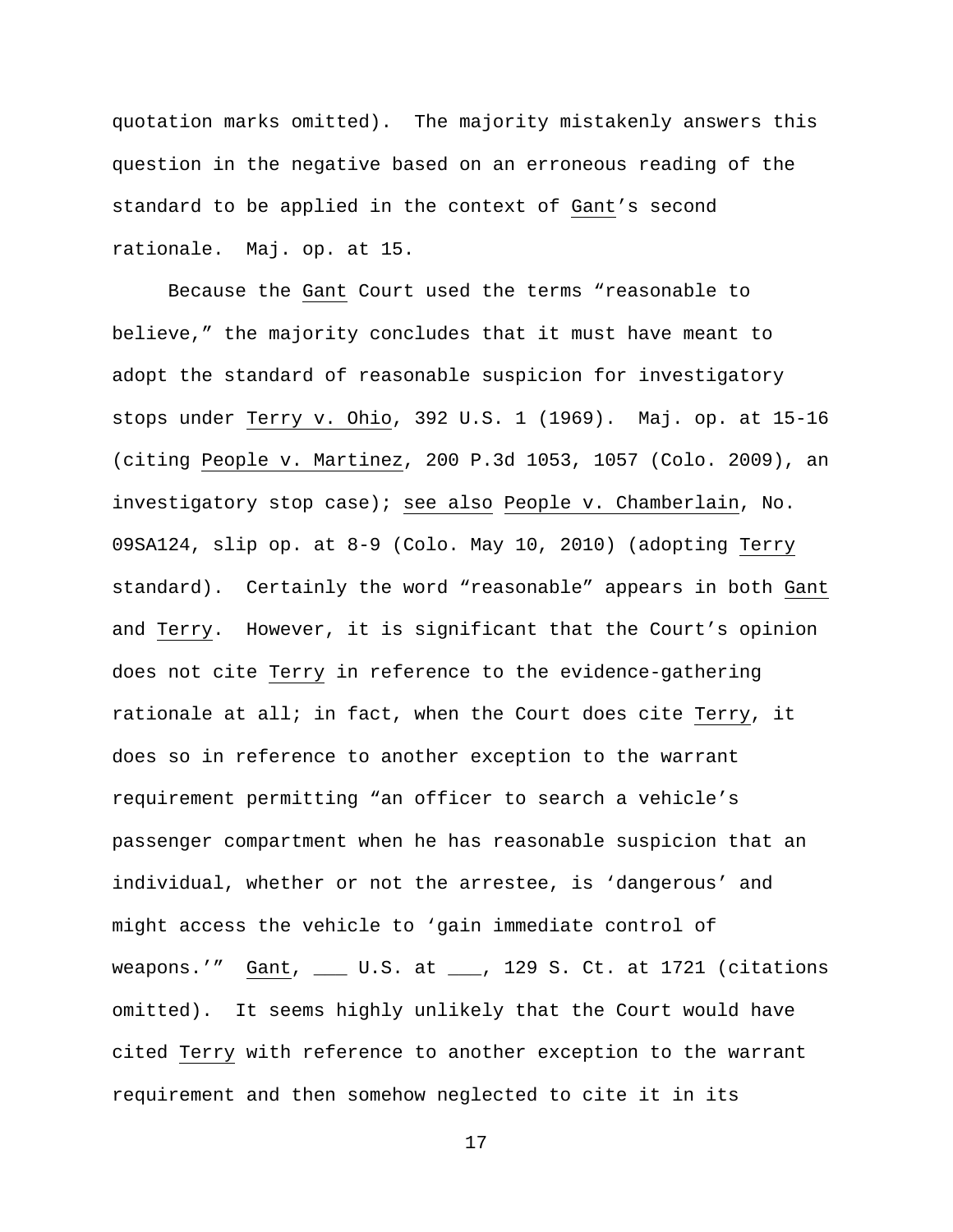discussion of the evidence-gathering rationale for a searchincident-to-arrest in the vehicle context. Instead, the Court essentially adopted Justice Scalia's separate opinion in Thornton, including his rationale for the search-incident-toarrest doctrine in the vehicle context. See, e.g., id. (referencing "the searches permitted by Justice Scalia's opinion concurring in the judgment in Thornton, which we conclude today are reasonable for purposes of the Fourth Amendment"); id. at \_\_\_, 129 S. Ct. at 1714 ("[F]ollowing the suggestion in Justice Scalia's opinion concurring in the judgment in [Thornton], we . . . conclude that circumstances unique to the automobile context justify a search incident to arrest when it is reasonable to believe that evidence of the offense of arrest might be found in the vehicle."); id. at  $\quad \_ \,$ , 129 S. Ct. at 1719 ("Although it does not follow from Chimel, . . . circumstances unique to the automobile context also justify a search incident to a lawful arrest when it is 'reasonable to believe evidence relevant to the crime of arrest might be found in the vehicle.'" (quoting Thornton, 541 U.S. at 632 (Scalia, J., concurring in judgment))).

Justice Scalia's Thornton concurrence does not even cite Terry, let alone adopt its standard. Instead, the opinion concludes that a search of the passenger compartment incident to arrest may be justified, under certain circumstances, as a "more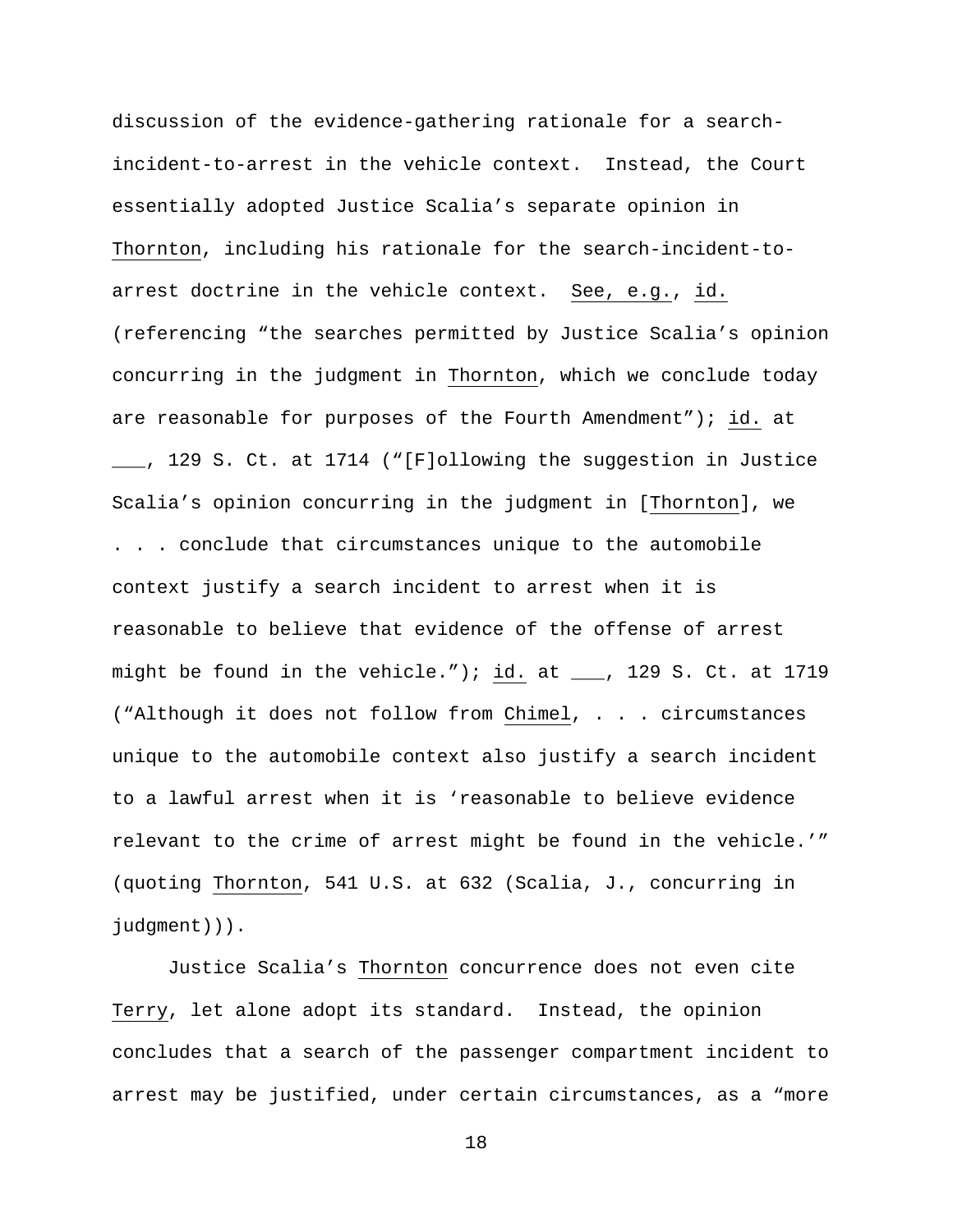general sort of evidence-gathering search," harkening back to United States v. Rabinowitz, 339 U.S. 56 (1950). Thornton, 541 U.S. at 629 (Scalia, J., concurring in judgment). Justice Scalia noted that such a search is justified under certain circumstances because there is "a reduced expectation of privacy" in vehicles. Id. at 631. He concluded that such a search would be limited to "cases where it is reasonable to believe evidence relevant to the crime of arrest might be found in the vehicle," id. at 632 –- the standard adopted by Gant.

 In determining whether it would be "reasonable to believe evidence relevant to the crime of arrest might be found in the vehicle," Justice Scalia focused on the "nature of the charge." Id. at 630. "A motorist may be arrested for a wide variety of offenses; in many cases, there is no reasonable basis to believe relevant evidence might be found in the car." Id. at 632 (citing Atwater v. Lago Vista, 532 U.S. 318, 323-24 (2001), and Knowles v. Iowa, 525 U.S. 113, 118 (1998)). Both Atwater and Knowles involved arrests for traffic offenses that would not give rise to evidence located in the vehicle itself. See Atwater, 523 U.S. at 324 (failing to wear a seatbelt, failure to fasten children in seatbelts, driving without a license, and failing to provide proof of insurance); Knowles, 525 U.S. at 114 (speeding). The Court in Gant cited Atwater and Knowles for the proposition that "[i]n many cases, as when a recent occupant is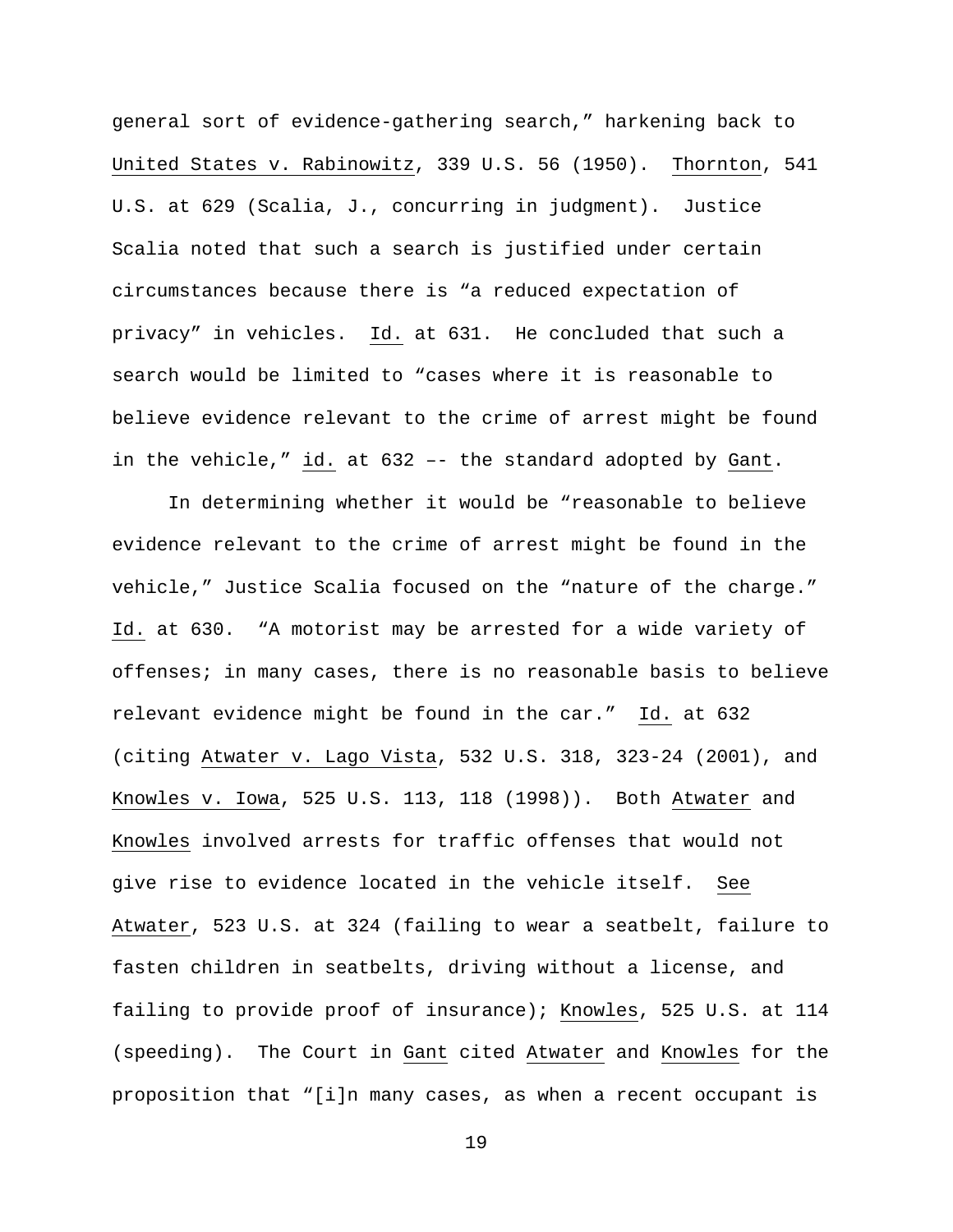arrested for a traffic violation, there will be no reasonable basis to believe the vehicle contains relevant evidence." U.S. at \_\_\_, 129 S. Ct. at 1719. In contrast, according to Justice Scalia, where a defendant is "lawfully arrested for a drug offense," as in Belton and Thornton, it is "reasonable . . . to believe that further contraband or similar evidence relevant to the crime for which [the defendant] had been arrested might be found in the vehicle . . . . " Thornton, 541 U.S. at 632 (Scalia, J., concurring in judgment). The Court in Gant adopted Justice Scalia's analysis, noting that in cases such as Belton and Thornton, "the offense of arrest will supply a basis for searching the passenger compartment of an arrestee's vehicle and any containers therein." \_\_\_ U.S. at \_\_\_, 129 S. Ct. at 1719. On the facts of Gant itself, the Court concluded that "[a]n evidentiary basis for the search was . . . lacking." Id. at \_\_\_, 129 S. Ct. at 1719. "Whereas Belton and Thornton were arrested for drug offenses," the Court continued, "Gant was arrested for driving with a suspended license –- an offense for which police could not expect to find evidence in the passenger compartment of Gant's car." Id. at \_\_\_, 129 S. Ct. at 1719 (citing Knowles, 525 U.S. at 118). In sum, the Court in Gant concluded that for some "offense[s] of arrest," such as "traffic violation[s]," there will be no reason to believe that evidence might be in the vehicle; for others, including "drug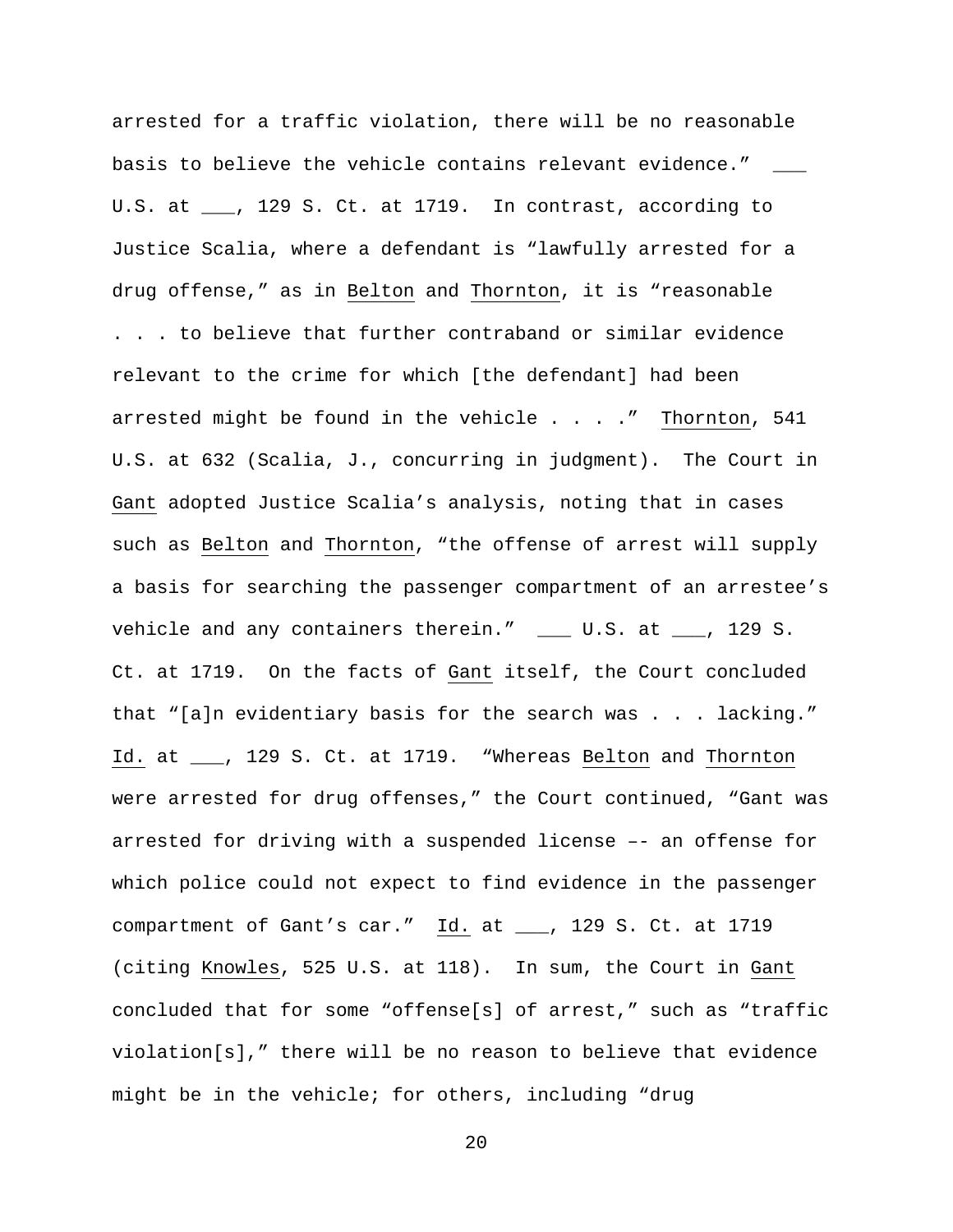offense[s]," there will be. Id. at \_\_\_, 129 S. Ct. at 1722-23. In this case, the defendant was arrested for possession of drug paraphernalia –- in the terms used by the Gant court, a "drug offense." It therefore was reasonable for the officers to believe that "further contraband" might have been found in the vehicle. Thornton, 541 U.S. at 632 (Scalia, J., concurring in judgment); see also McCloud v. Commonwealth, 286 S.W.3d 780, 785 (Ky. 2009) (holding a search proper under Gant because it was reasonable for police to believe that defendant's vehicle contained evidence of the offense of arrest, possession or trafficking in drugs); State v. Cantrell, No. 35826, 2010 WL 919314, at \*8 (Idaho Ct. App. Mar. 16, 2010) (holding that search of defendant's vehicle was proper under Gant because it was reasonable for police to believe that evidence of the offense, driving under the influence, might be found in the vehicle); Cain v. State, No. CA CR 09-152, 2010 WL 129713 (Ark. Ct. App. Jan. 13, 2010) (same); United States v. Grote, 629 F. Supp. 2d 1201, 1205 (E.D. Wash. 2009) (same).

 The majority finds otherwise on the ground that there was "nothing peculiar to these circumstances [in the case] [to] support[] a reasonable suspicion that any additional evidence existed, much less that it would reside in the arrestee's vehicle, rather than on his person or elsewhere." Maj. op. at 15. In other words, the majority requires Terry-style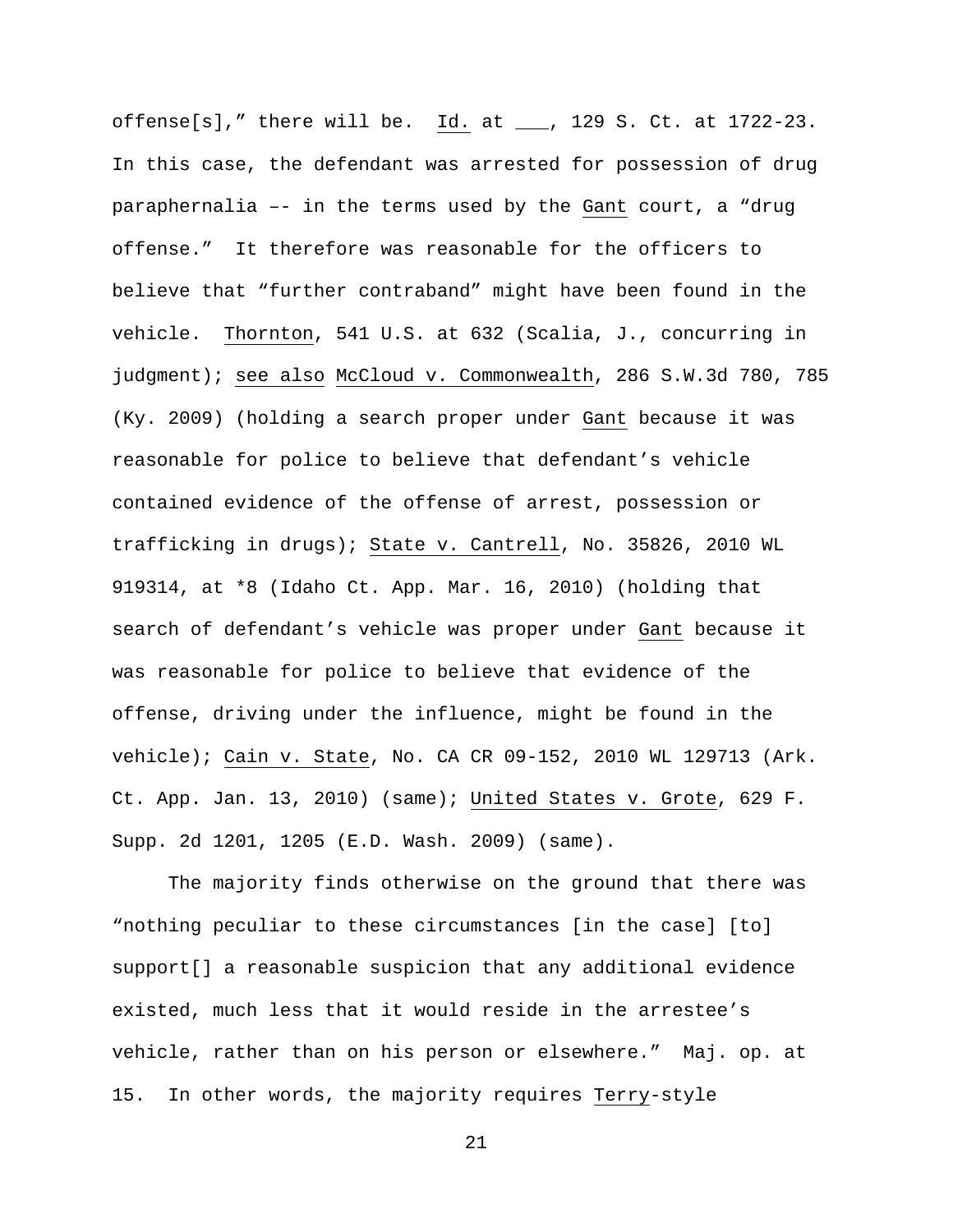individualized suspicion that 1) additional drug paraphernalia existed; and 2) that it would be located in the vehicle itself, rather than on defendant's person or elsewhere. In my view, the majority requires too much. As the Court stated in Gant, where the defendant is arrested for a "drug offense[]," "the offense of arrest will supply a basis for" the search of the passenger compartment of the vehicle. \_\_\_ U.S. at \_\_\_, 129 S. Ct. at 1719. The Gant Court said nothing about requiring further individualized suspicion beyond the fact that the defendant was arrested for a "drug offense." Indeed, the Court did not even describe the particular facts of Belton and Thornton that led to the defendants' arrests in those cases, let alone rely on those facts to derive a standard. Instead, the Court appears to have concluded that when a defendant is arrested for a "drug offense," it is simply a common sense conclusion (i.e., it is reasonable to believe) that "further contraband or similar evidence relevant to the crime for which he had been arrested might be found in the vehicle." Thornton, 541 U.S. at 632 (Scalia, J., concurring in judgment).

 But even if the Gant Court adopted a Terry-like reasonable suspicion requirement, as the majority suggests, the facts of this case would meet it. As noted above, the Court used Thornton as an example of a case that would meet its evidencegathering standard. In Thornton, the officer asked the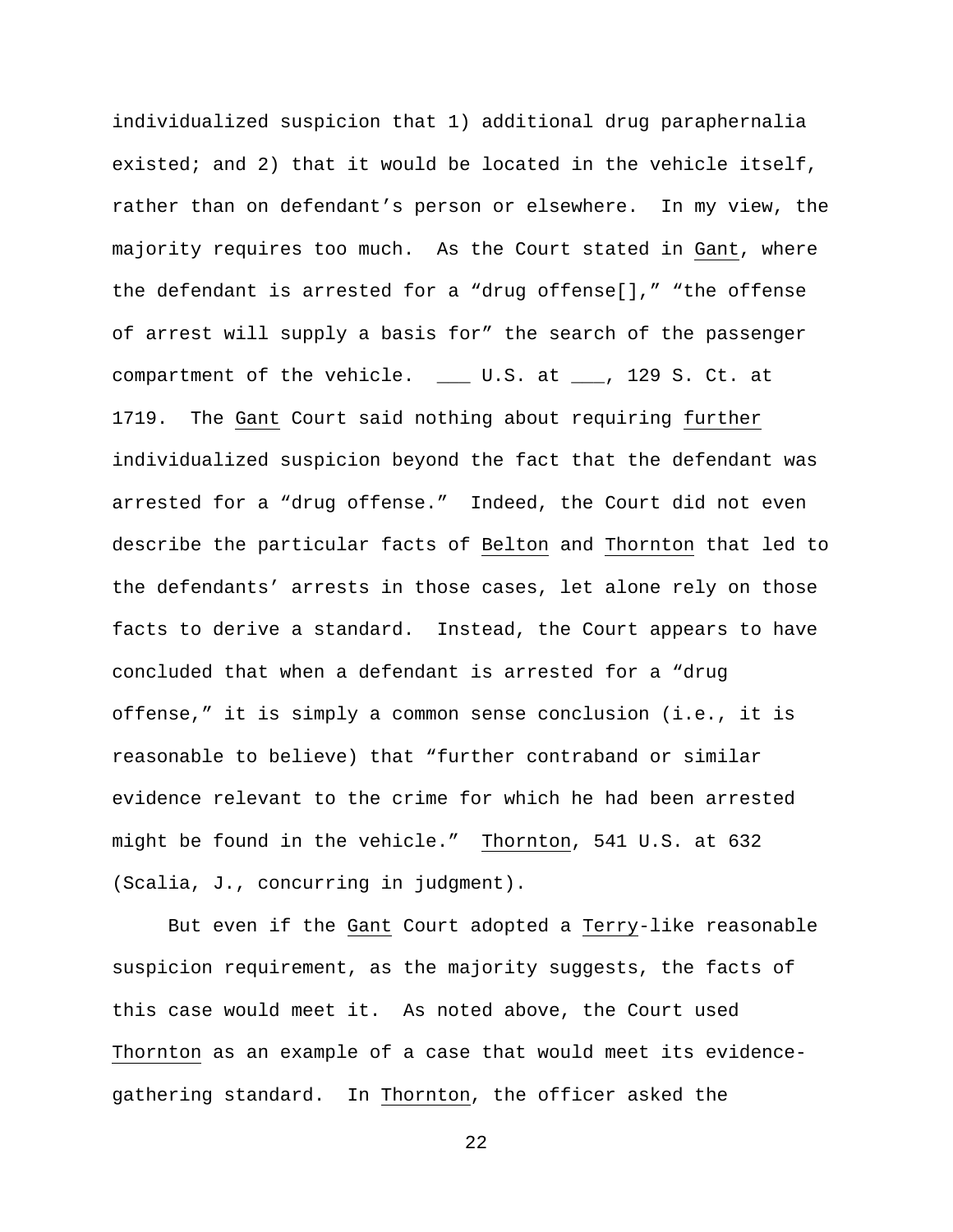defendant, who was away from his vehicle, if he had illegal drugs "on him or in his vehicle." 541 U.S. at 618. The defendant answered no. The officer then asked him if he could pat him down, and the defendant agreed. After the officer "felt a bulge" in defendant's front pocket, the officer again asked him if he had illegal drugs "on him." Id. At this point, the defendant admitted that illegal drugs were on his person, pulled them out of his pocket, was arrested, and his vehicle searched. Id. The facts of this case mirror those of Thornton; according to the majority, the defendant, who was away from his vehicle, admitted that he possessed drug paraphernalia on his person, produced it for the officer, was arrested, and his vehicle searched. Maj. op. at 3-4. If Thornton meets the Gant standard, this case does as well.

 Importantly, under my reading of Gant, there undoubtedly will be offenses for which a common sense "reasonable to believe" conclusion cannot be made based merely on the nature of the offense, and where particularized consideration of the circumstances surrounding the arrest will be necessary. See, e.g., Megginson v. United States, \_\_\_ U.S. \_\_\_, 129 S. Ct. 1982 (2009) (Alito, J., dissenting from denial of certiorari) (noting that the case "present[ed] an important question regarding the meaning and specificity of the reasonable suspicion requirement in Gant" where defendant was arrested on a warrant for